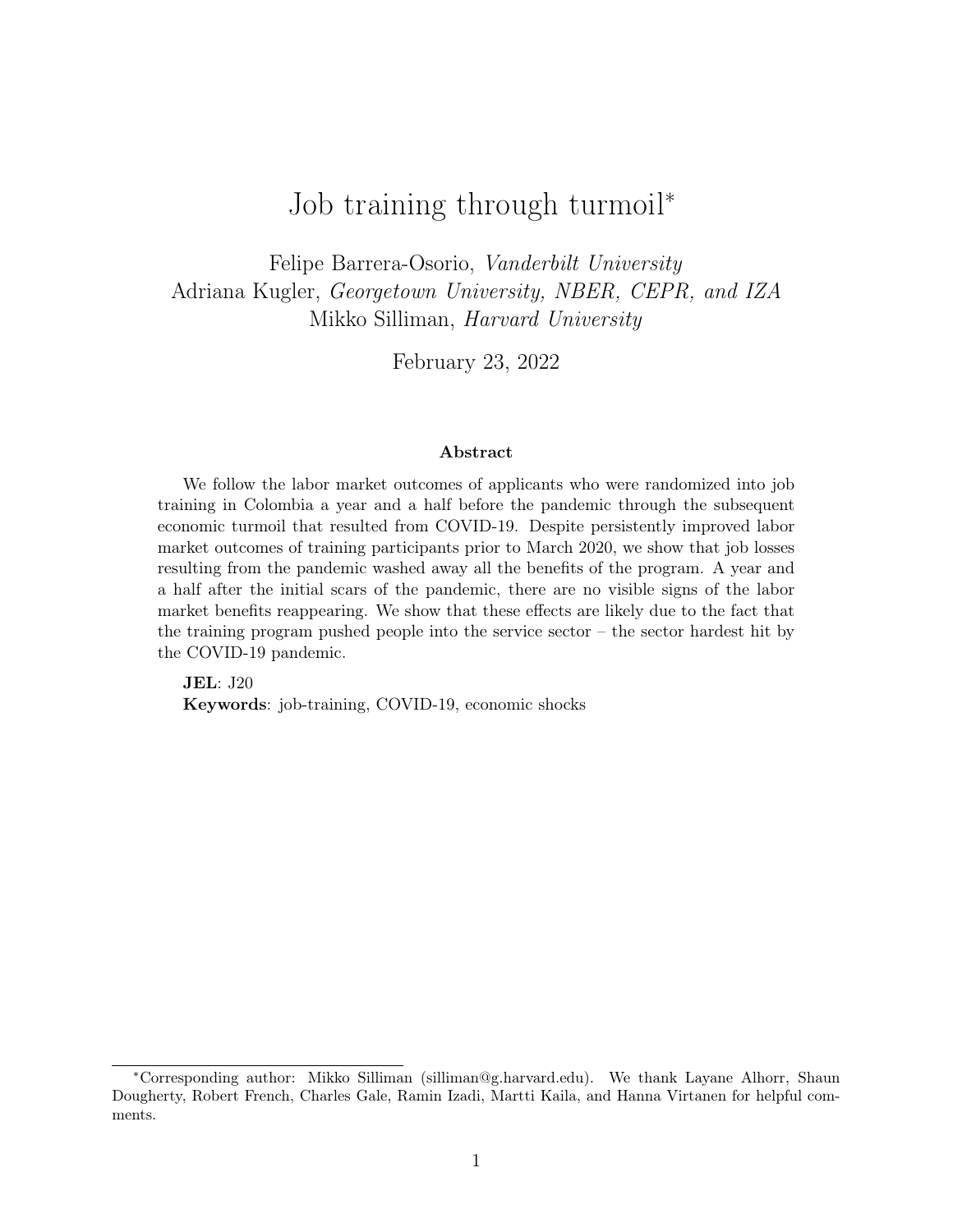A primary goal of job training programs is to move people from precarious and informal work to more stable jobs. Several job training programs succeed in improving employment outcomes in the short term.<sup>1</sup> Still, a common fear is that the benefits of such training programs may disappear during economic crises. For example, Hanushek et al. (2017) explain that if training programs are too job-specific, the skills they provide may be insufficient to help adapt to shocks to the labor market.

Assessing such hypotheses empirically, however, is challenging since researchers need to tackle two problems of selection. First, people select into education and training programs. Second, exit from jobs, too, typically results from selection. Overcoming these issues requires a set of two instruments – for both training and for job loss – as well as a longitudinal data-set spanning both the training program and the economic shock.

In this paper we study whether a pre-pandemic job training program targeting young lowincome adults is able to sustain its employment benefits through the COVID-19 pandemic. We link applicants randomly allocated into a job training program focused primarily on service sectors in Cali, Colombia that ended in December 2018 to monthly administrative records on employment that include both the initial COVID-19 shock as well as subsequent periods.

In earlier work, Barrera-Osorio et al. (2021) show that the job training program we study succeeded in shifting people to formal employment, paying for itself in just eight months. In this new paper we show that, despite persistent pre-pandemic benefits to earnings (15.81 USD or 18 percent) and employment (8 p.p. or 27 percent), nearly all the benefits of the program disappear just months into the pandemic: those randomly assigned to job training no longer experience any benefits in the labor market. In fact, given the higher pre-pandemic outcomes of applicants assigned to treatment, treated individuals experience negative effects which are almost twice as large as their comparison group counterparts. By August 2021, a year and a half into the pandemic, the situation is no better, with our results indicating no employment recovery.

Our results bring some of the first empirical evidence to bear on the resilience of education and training programs to the effects of economic shocks. Field et al. (2019) study the effects of a formal vocational training program in Mongolia for cohorts who graduate at different points in the business cycle.<sup>2</sup> They find that cohorts who graduate when the economy is strong receive a premium for their training, while those who graduate in a recession

<sup>&</sup>lt;sup>1</sup>In Colombia, see for example, Attanasio et al. (2011; 2015), Kugler et al., 2022) or Barrera-Osorio et al. (2021). For recent evaluations of job training programs outside Colombia, see for example, Alfonsi et al. (2020), Chakravarty et al. (2019).

<sup>&</sup>lt;sup>2</sup>There is also a broader established literature that finds that graduating in a recession tends to diminish the returns to education (see, for example, Oreopolous et al., (2012) or Kahn (2010)).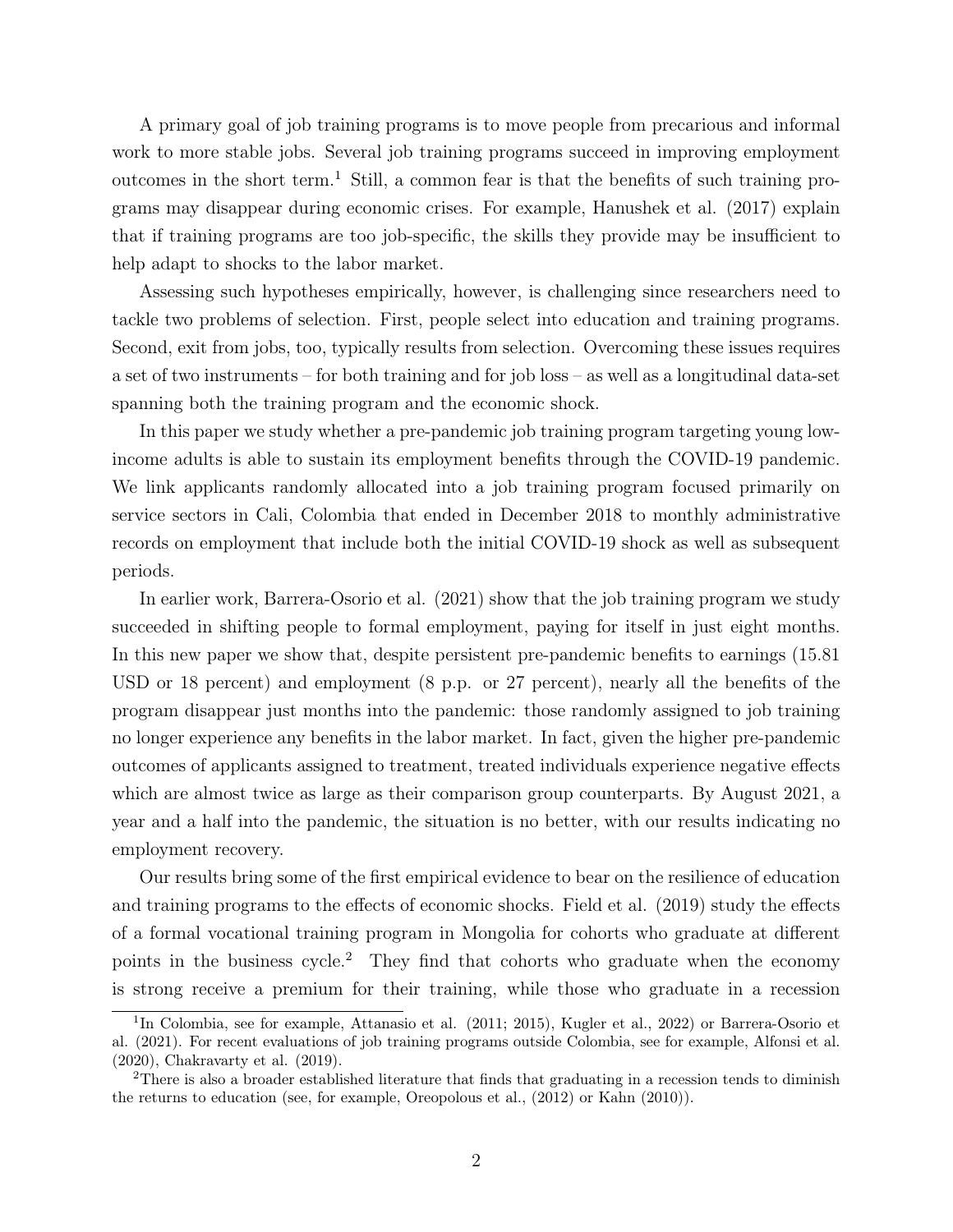experience few benefits. Focusing on general education rather than job training program, Beuermann et al. (2021) also study the dynamics of educational returns through COVID-19 and find a contrasting set of results: the returns to education persist in spite of the pandemic related job loss. Though they do not focus explicitly on economic shocks, other papers in both Colombia and elsewhere find vocational programs to provide sustained benefits through the 2008 economic crisis (Kugler et al., 2022; Silliman and Virtanen, 2021).

We consider a number of mechanisms to explain the loss of benefits from training during recessions. In particular, we show that the job training program pushed applicants into the service sector, and that it is specifically treated applicants who enter the service sector who exhibit the burden of the effects of the COVID-19 pandemic. This finding aligns with prior work showing that the effects of COVID-19 were most severe for workers in service occupations (Montenovo et al., 2021; Moehring et al., 2021). These results, thus, suggest that applicants randomized to job training lose out on the benefits of the program due to the sectoral focus of the training program. Given that many programs focus on providing skills for service sector jobs, future programs may need to broaden the focus of training to other sectors to avoid cyclical losses in the benefits of training.

Our findings also extend existing research on heterogeneity in the costs of economic shocks. For example, Farber et al. (2011, 2015) study the 2008 recession and document that economic shocks tend to be most disruptive for people with the lowest levels of education. Likewise, Kauhanen and Riukula (2019) find that people working in jobs with routine tasks have higher costs of job loss than people working in socially intensive roles. We find that, relative to pre-pandemic employment, the costs of job-loss (employment and earnings) were higher for applicants who entered the formal sector as a result of job training than for other applicants. One reason for this is that compared to their peers in the comparison group, individuals randomized to job training had better pre-pandemic outcomes: they had farther to fall. This suggests that the qualitative nature of or the reasons for economic shocks may come with disparate effects.

These results highlight the enormous economic costs of the COVID-19 pandemic, suggesting that even active labor market and social programs that functioned well before the pandemic may require rethinking in the post-pandemic world.

### 1 Context

Our study is situated in Cali, the third largest city in Colombia with a population of 2.2 million people. We focus on applicants to an oversubscribed job-training program that took place between June and December 2018. In total, this program provided 18 classes,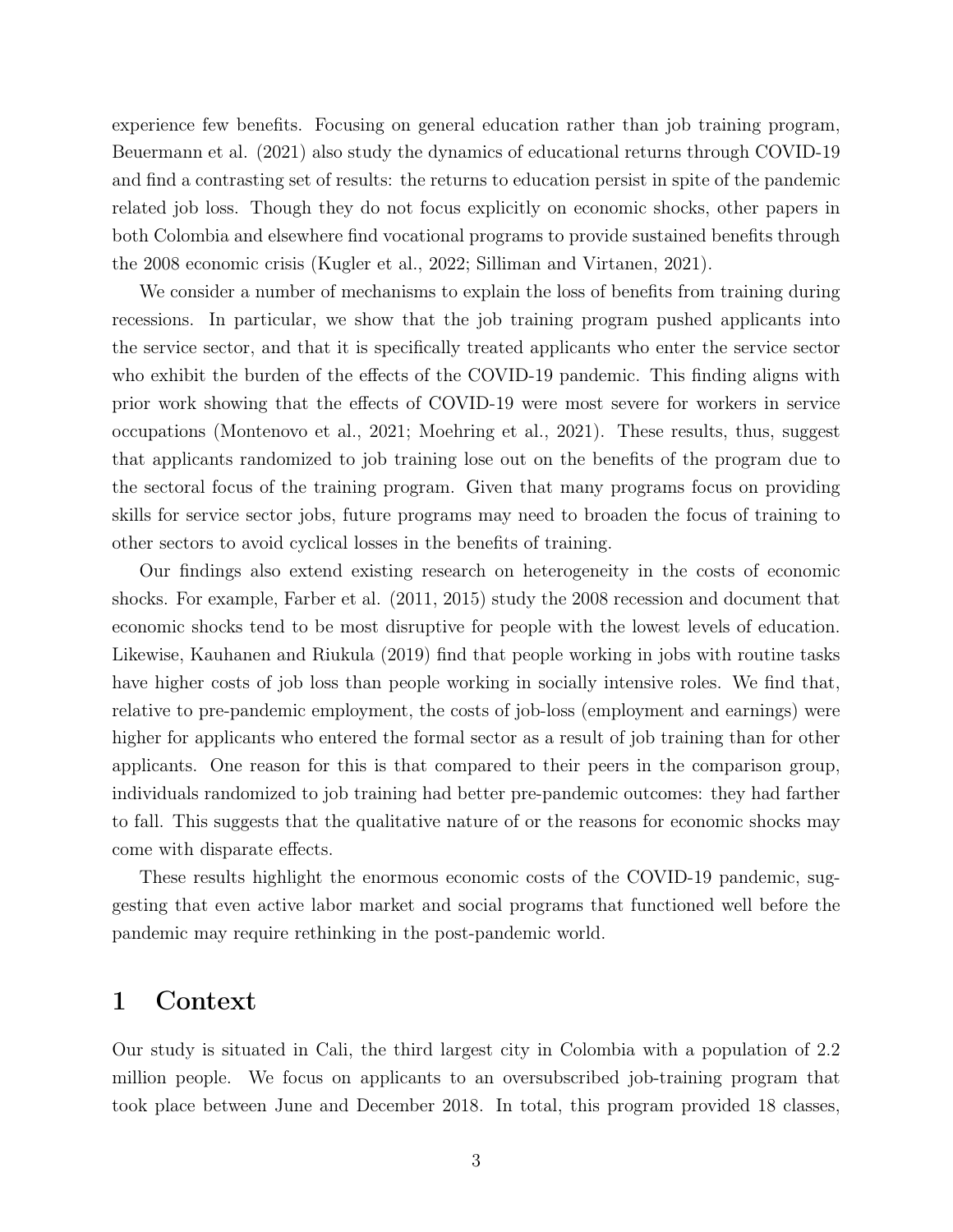each lasting 160 hours, in 8 different areas of the service sector: sales and client services, general services, surveillance and security services, cashiers, quality control assistant, cooking assistant, delivery assistant and storage assistant.<sup>3</sup> Unlike other training programs, this program did not provide on-the-job training through internships, but like other programs, it did provide a certificate at the end of the training.<sup>4</sup>

This job training program in Cali, Colombia is a little longer than the program in Egypt studied by Osman and Speer (2022) targeting college graduates, which lasted 120 hours. It is slightly shorter than programs lasting between three to six months targeting low income youth in the Dominican Republic (Card et al., (2011), Colombia (Attanasio et al., 2011, 2015; Kugler et al., 2022), Turkey (Hirshleifer et al., 2014), and Uganda (Alfonsi et al., 2020). It is substantially shorter than more formal vocational programs such as those studied by Field et al., (2019) in Mongolia or Hicks et al., (2013) in Kenya.

Applicants registered voluntarily into classes in response to a call for registrations by the Carvajal Foundation.<sup>5</sup> The Foundation established this program to help the poorest in the community access jobs. Thus, the foundation reaches broadly to enroll participants through radio, social media, loud-speakers in cars that go through poor neighborhoods, flyers, and through the public employment office and offices that provide other public services to the poor. As reported in the next section, most individuals who registered for these courses were in the lowest socio-economic strata according to the Census of the Poor in Colombia.

Individuals who were interested in registering for the classes attended an informational meeting and registered for the specific classes they wanted to take. Each class had between 23 and 31 spots and registration in each class ranged from 28 to 47 registrations per class. Given over-subscription in the classes, the foundation randomly selected individuals to either receive a spot or not receive a spot in the course. The lotteries for each course were recorded by video to ensure everyone knew people were allocated into the courses by luck. Those who did not win a spot in the training courses through the lottery were in the control group and were not provided other services by the Carvajal Foundation for an entire year following registration. As shown in the next section, the randomization divided people into groups that were very similar on average in terms of their characteristics, thus giving credibility

<sup>&</sup>lt;sup>3</sup>The program offered two of each of these types of courses, except for 4 courses in General Services. These courses varied in duration from between 4 and 10 weeks depending on the daily number of hours (between 5 and 8) of training. While one course ended in July and one in August of 2018, the vast majority ended in the Fall of 2018 (4 in September, 2 in October, 8 in November and 2 in December).

<sup>4</sup>The certificate was not approved by the Ministry of Labor, but like certificates in other programs, it was provided by the organization providing the training.

<sup>&</sup>lt;sup>5</sup>The Carvajal Foundation is a non-profit foundation devoted to help with social programs in Cali including programs to support entrepreneurship, education initiatives, training, and employment programs. We partnered with the Carvajal Foundation who ran and implemented the program.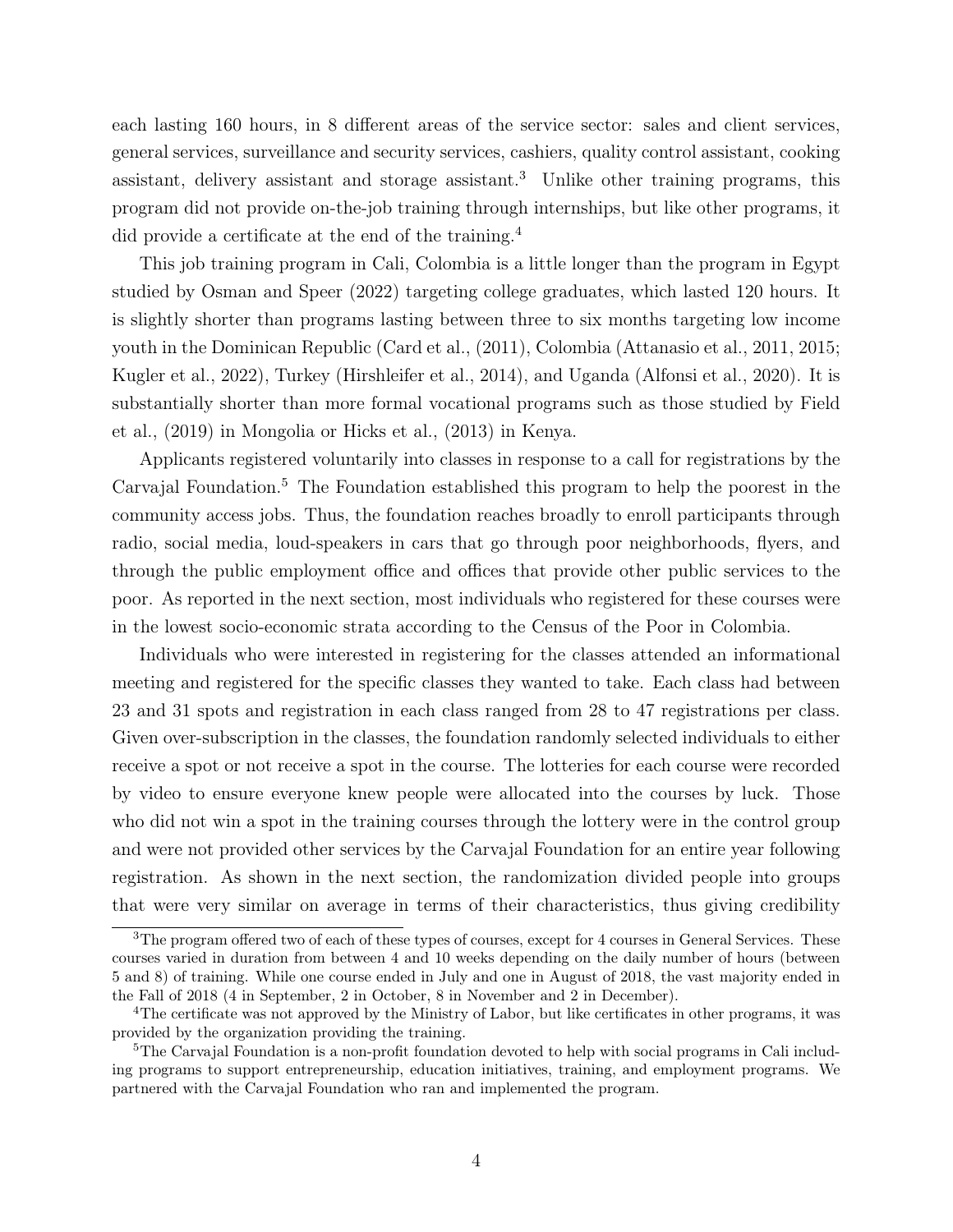that the lottery worked well in terms of randomly assigning individuals into and out of the classes. There were initially 663 people who registered in the courses and of these, 451 were randomly assigned to the training and 212 were assigned to the control group.<sup>6</sup> Given that some people in the control group were taken off wait-lists, and not everyone who was assigned to treatment enrolled in the program, randomization to the treatment group increased enrollment in the training program by 60 percentage points.

## 2 Descriptive data

The primary data for this project come from Colombian Social Security Records, and contain information on monthly days of formal employment and earned income. In addition to using a measure of days of employment, we create a measure of whether or not individuals were employed at all each month. The administrative data span the time period from June 2017 to August 2021. The benefits of the administrative data are that it allows for monthly data-points on individual level data, and that there is no attrition; the downside of the administrative data is that it does not include informal employment, and is limited to only a few variables which we are unable to link to survey data.

Descriptive graphs detailing each of these three outcomes for the period between June 2017 and August 2021 are shown in Figure 1. These graphs suggest that the outcomes of applicants to job training receiving spots in the training programs and those who did not are parallel prior to random assignment. In the period after the end of job training (second red dotted line), applicants admitted to job training experience markedly improved outcomes compared to other applicants. Further, in March 2020, all applicants appear to lose ground in the labor market. Soon after the beginning of the pandemic-induced shock, workers admitted to job training no longer maintain their advantage compared to their peers wait-listed for job training. Finally, there are no signs that applicants admitted to the job training program regain their advantages in the recovery period following the pandemic. Appendix Figure A1 shows the unemployment rate in Cali, Colombia for the years 2017-2021; after relatively stable unemployment rates hovering around 13 percent in prior years, the unemployment rate grew to 30 percent by April 2020 after the COVID-19 induced economic shock, and fell to under 20 percent by August 2020. While the employment in Cali never returned to prepandemic levels during the period shown in Appendix Figure A1, the figure suggests marked improvement already four months after the initial economic losses. It is also worth noting that Colombia's COVID-19 related restrictions set off a wave of mass protests beginning in

<sup>6</sup>Although they are not the focus of this paper, the full underlying experimental design included further treatment branches that varied the emphasis on social or technical skills (see Barrera-Osorio et al., 2021).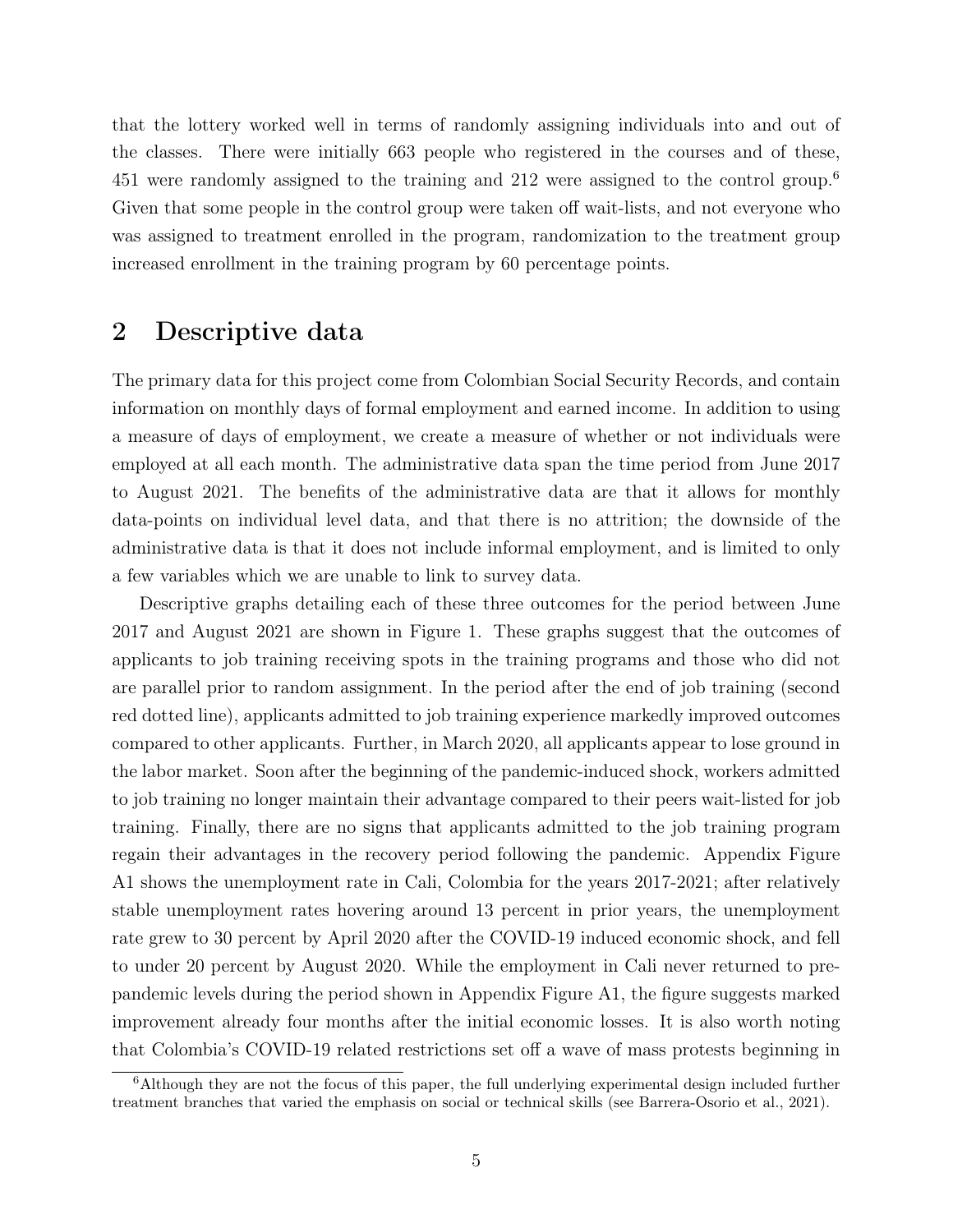April 2021, which may have further slowed economic recovery. Still, since these protests began at the end of April 2021, there were already several months of pre-protest economic recovery we are able to study.

To assess balance between admitted and other workers prior to random assignment, we complement the administrative data with baseline survey data collected prior to random assignment to job training (see Table 1). Column 1 of this table shows the descriptive statistics detailing the population in the comparison group. The table suggests that the majority of participants in our sample are from quite disadvantaged backgrounds, and two thirds of the participants are female. For more information on all the baseline and endline survey measures collected prior to the pandemic, see Barrera-Osorio et al. (2021).

## 3 Empirical approach

We ask three related questions: i) How does admission to job-training affect pre-pandemic employment and earnings?; ii) How does the Covid-19 induced economic shock affect workers?; iii) How does exposure to job-training affect employment in the recovery period following the initial economic shock?

Before estimating any effects of the program, we use survey data collected at baseline to check for balance between treated and comparison individuals. Since we are unable to include course fixed effects in our analysis with the administrative data, we check for balance across all variables also without the inclusion of course fixed effects (Table 1, Column 3).

To estimate the effect of job-training on pre- and post- pandemic employment and earnings, we take advantage of random assignment to oversubscribed job-training programs (see Section 1). This approach is operationalized through the following equation, using data from December 2018 to February 2020 (pre-period, Panel A of Table 2) and from April 2020 to August 2021 (post-period, Panel B of Table 2):

$$
Y_{it} = \alpha_0 + \alpha_1 D_i + \pi_t + \eta_{it} \tag{1}
$$

This equation estimates the relationship between outcomes  $(Y_{it})$  for individual i in month t and their random assignment into job-training  $(D_i)$ . The variable D takes the value of 1 for applicants randomized to receive job training lasting until December 2018. The equation includes month fixed effects. The coefficient  $\alpha_1$  measures the effects of job-training on labor market outcomes. Standard errors are clustered by person in all the analysis.

Randomization to treatment increased enrollment in the job training program by 60 percentage points (Barrera-Osorio et al., 2021). For simplicity, all analysis in this paper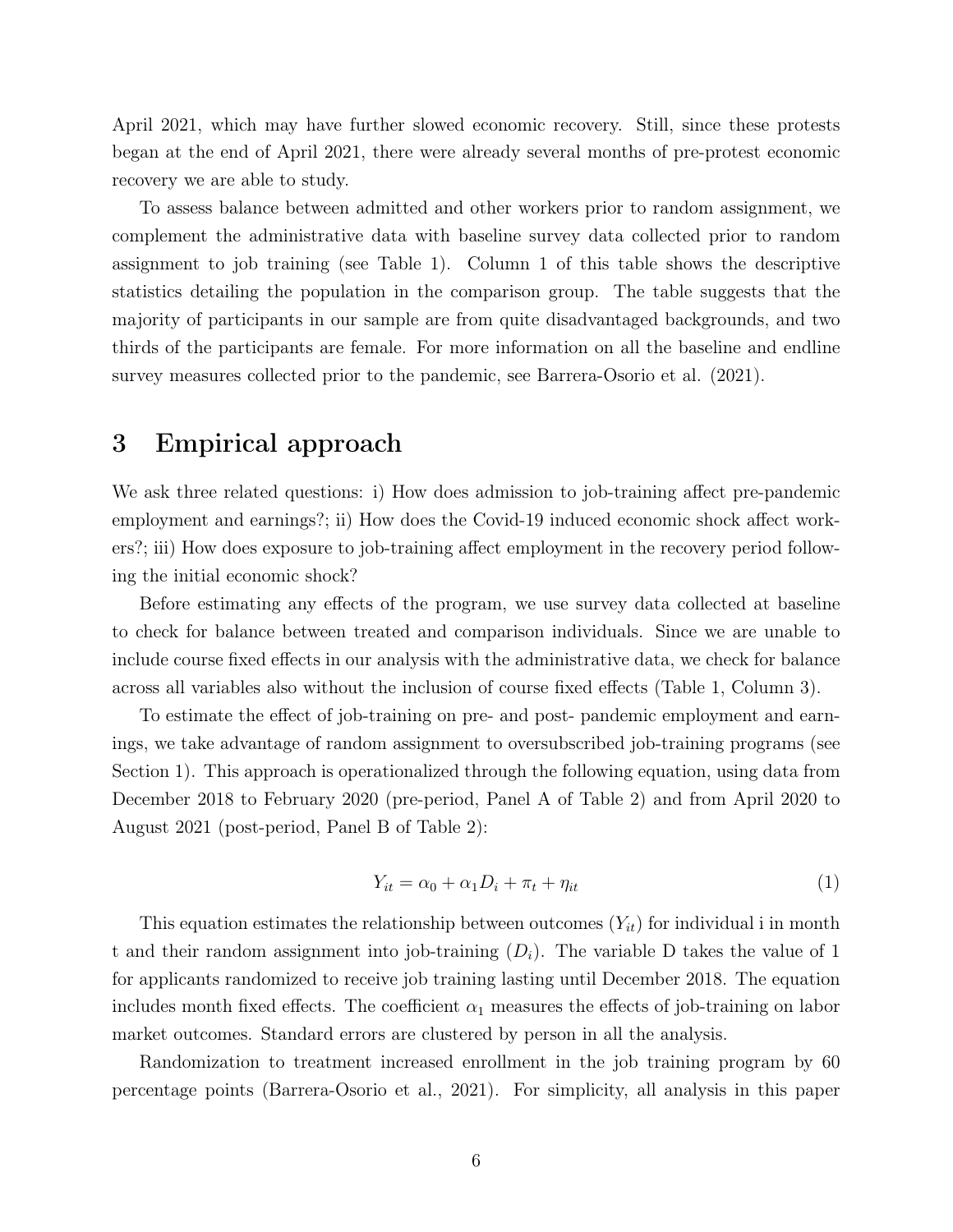focuses on a reduced form analysis of the effects of the program. To estimate treatment effects on treated individuals, we can divide all effects by 0.6 to scale the effects by enrollment.

Next, we estimate the magnitude of the COVID-19-induced economic shock for both treatment and control groups by examining the labor market outcomes of applicants to job training in the initial four months following March 2020 compared to the prior twelve months (See Panel C in Table 2). According to the Colombian statistical agency, Departamento Administrativo Nacional de Estadistica - DANE (2021a, 2021b), the national economy contracted 16 percent in the second quarter of 2020 and the unemployment rate in Cali grew from 13 to 29 percent, before declining to 19 percent already by August 2020.<sup>7</sup>

#### $Y_{it} = \beta_0 + \beta_1 COVID_t + \beta_2(D_i * COVID_t) + \beta_3Monthly_0$ ths<sub>t</sub> +  $\beta_4(Months_t * D_i) + \lambda_i + v_{it}$  (2)

In this equation the term  $\text{COVID}_t$  is a binary variable given the value of zero for the period before March 2020 and 1 for the period up to four months afterwards. By interacting randomization into job training with the economic shock, we allow for the economic consequences of COVID-19 to be different for treated and untreated workers. Given that there looks like there is a linear trend in outcomes over this period, we include a linear time variable, months. We interact months with treatment status so that treated and untreated individuals are allowed to have different labor market trajectories. We also include individual fixed effects so that all the variation comes from within individuals over time. The term  $\beta_1$  measures the effect of the pandemic for untreated workers and  $\beta_2$  measures the differential effect of the pandemic on workers randomized to receive job training (Panel C in Table 2). The linear combination of  $\beta_1$  and  $\beta_2$  measures the effects of the pandemic for workers randomized to receive job training.

Additionally, we estimate the effects of job training on the recovery following the initial pandemic-induced shock. In this approach we focus on the months from March 2020 to August 2021 (through this entire period,  $D_i$  takes the value of one for the treated group). We define the initial period of the shock as the first four months after March 2020 (the period of the deepest economic shock), and the following months as the recovery period. The variables MonthsPost measures the number of months after the first four months of the pandemic. After June 2020, the employment rate in Cali began to improve considerably (Appendix Figure A1); and by 2021, the economy began to experience large growth, growing by 27 percent in the second quarter of 2021 (DANE, 2021a).

<sup>7</sup>While the causes of an economic shock may occur before the economic shock itself, in the case of COVID-19, the economy experienced a shock almost as soon as the world was beginning to learn about its health effects.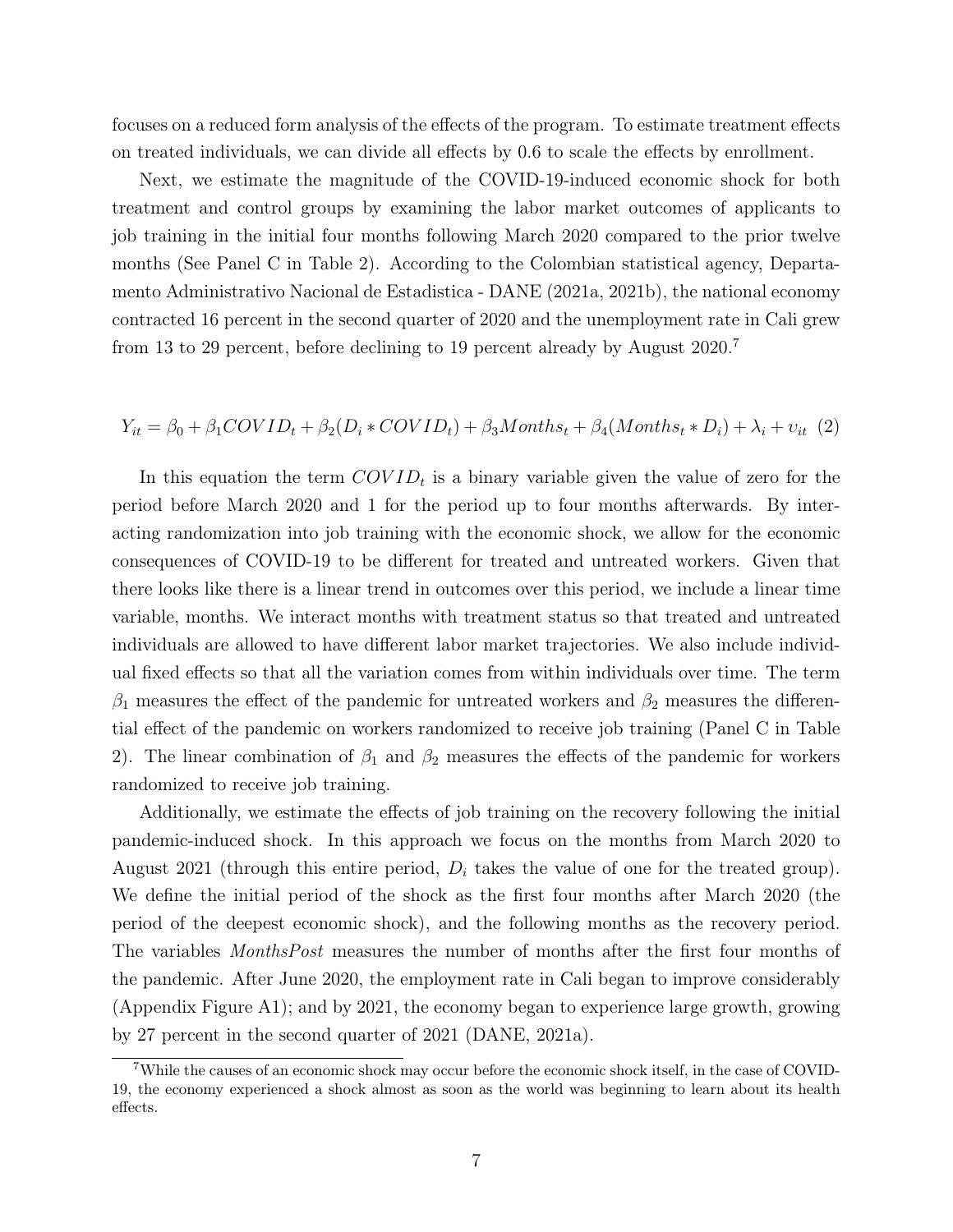$$
Y_{it} = \gamma_0 + \gamma_1 \text{MonthsPost}_t + \gamma_2 (D_i * \text{MonthsPost}_t) + \delta_i + \omega_t + \tau_{it} \tag{3}
$$

In this equation the coefficient of interest is  $\gamma_2$ , which measures the monthly improvement in labor market outcomes for individuals receiving job training compared to their peers in the comparison group (Table 2, Panel D). The linear combination of  $\gamma_1$  and  $\gamma_2$  measures the effects of the pandemic for workers randomized to receive job training.

We complement these estimates of the effects visually with monthly event-study style estimates of the differences in outcomes for individuals randomized into job training and their peers in the comparison group. These are estimated using the following equation:

$$
Y_{it} = \sum_{t=1}^{T} \delta_t D_i + \psi_t + \xi_{it}
$$
\n<sup>(4)</sup>

This equation is estimated using all months of data in the full sample. The variable  $\psi_t$  is a vector of month dummy variables, and takes out all temporal variation in the control group. Here the variable  $D_i$  takes the value of 1 for individuals assigned to the treatment group already prior to randomization into job training. This is useful for measuring the differences in outcomes by treatment status each month both prior to the job training program as well as through the pandemic.

## 4 Results

Table 2 and Figure 2 present the three above estimates for the three outcomes: days of formal employment, months of formal employment, and monthly SS contributions (a proxy of labor income). The results follow closely the descriptive trends displayed in Figure 1. Prior to randomization individuals applying to job training were on parallel trajectories regardless of treatment status. Post training, individuals enrolled in job training outperform their peers once they enter the labor market (Panel A). Their gains show no signs of dissipating through the period prior to the COVID-19 pandemic. After March 2020, both treated and untreated applicants experience negative shocks to their labor market trajectories (Panel C). After these shocks, there appears to be no differential recovery between treated and untreated individuals.

Assignment to job training improved all outcomes observed in the administrative data prior to the pandemic by about 20 percent compared to the comparison group in the same period (Table 2, Panel A). Formal employment increased by 1.8 days a month, with people being 8 percentage points more likely to work each month. Monthly earnings increased by 15.81 USD.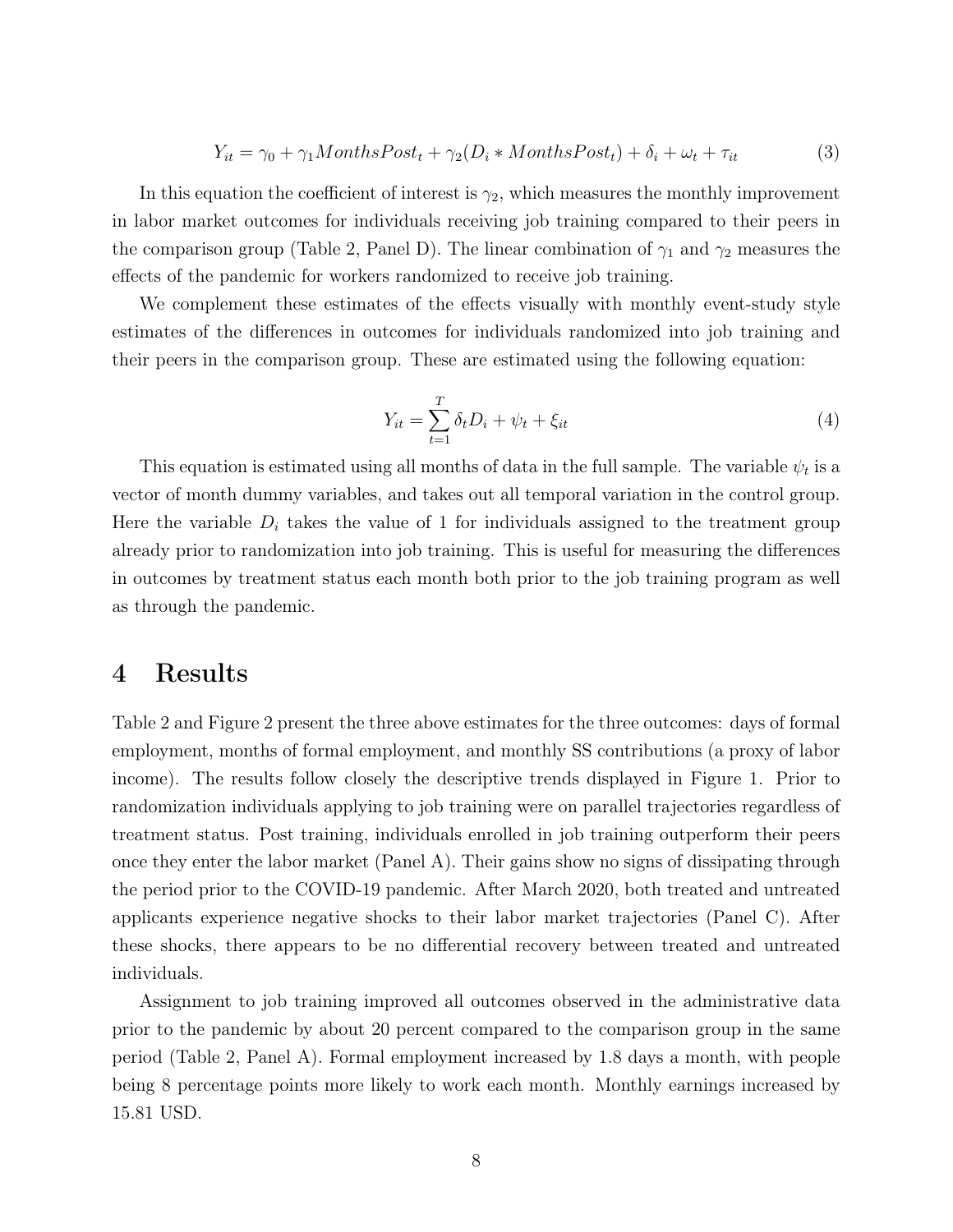After the COVID-19 induced economic shock after March of 2020, the benefits of the job training program disappear altogether (Panel B). In fact, compared to the twelve months prior to the pandemic, applicants assigned to job training end up experiencing nearly twice the losses as applicants in the comparison group (Panel C). These negative shocks are bigger for applicants who gained entry to job training, potentially because they had farther to fall.

Finally, compared to applicants in the comparison group, applicants assigned to job training experience no relative improvements after the initial negative COVID-19 induced shock (Panel D).

## 5 Mechanisms

There are several mechanisms that may explain why the benefits of the job training program in Cali are washed away by the pandemic. The first of these is the enormity of the COVID-19 induced economic shock – nearly half of families surveyed in Latin America reported a family member losing a job (Bottan et al., 2020). Second, the returns to the program may last longer if the skills taught in the program are general rather than firm-specific (or industry-specific) (Deming and Noray, 2021; Hanushek et al., 2017; Acemoglu and Autor, 2011). Third, another reason that the benefits may be washed away is if the duration of the program itself is shorter compared to longer-term educational investments such as those studied by Beuermann et al. (2021). Fourth, the job losses experienced by participants in the Cali job training program may be due to the fact that the service sector – the most common sector for training – was hardest hit by the COVID-19 pandemic (Montenovo et al., 2021; Moehring et al., 2021). Fifth, since employees had no more than a year and half of tenure in their firms, these losses may result from labor market institutions by which the last employees into a firm are most likely to be the first employees out of the firm (Buhai et al., 2014). Sixth, the benefits of the program may not have returned due to the mass protests in Cali, Colombia in April 2021.

The last three of the potential mechanisms above can be tested empirically. In Table 3 we show that prior to COVID-19, individuals randomized to job training were more likely to work in the service sector (Panel B).<sup>8</sup> Moreover, we show that this shift into the service sector drops by half after the COVID-19 pandemic, while other industry-specific shifts by treatment status do not coincide with the pandemic. These results suggest that the effects of job training disappear because workers are pushed into the service sector – the sector

<sup>8</sup>The results in Table 3 are from administrative data, but we find similar results using survey data collected in February 2019. These survey results show similar effects on industrial composition immediately after the job training ended (Table A1). This data also suggests that treated individuals ended up working in larger firms.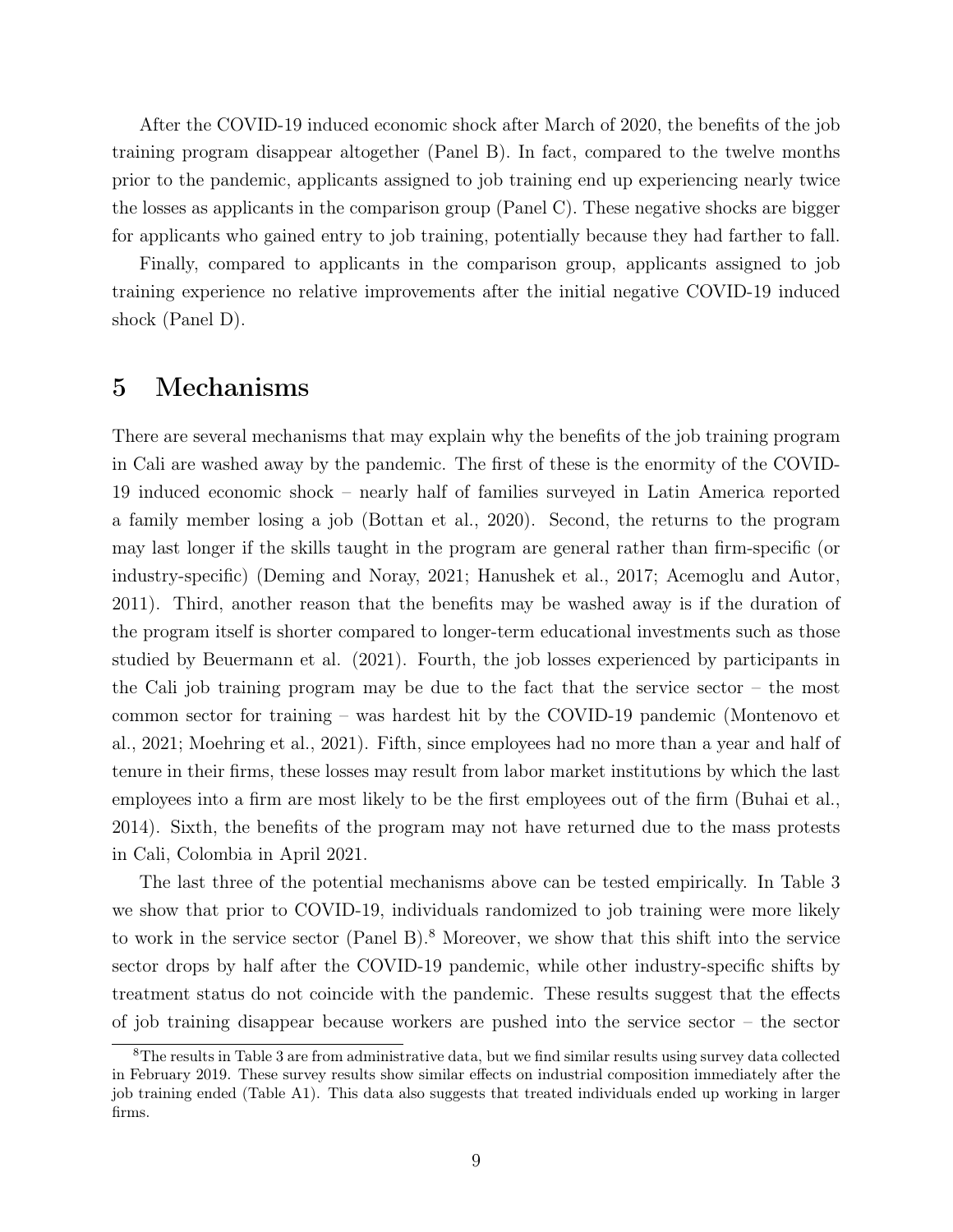hardest hit by the pandemic.

We also study whether or not job training resulted in people being weakly attached to their employers. In Table A2 we show that, if anything, job training increases the tenure of workers in their places of employment (Panels A and B). Panel C of Table A2 also suggests that in the case of workers in our estimation sample, recent hires do not bear the brunt of the COVID-19 shock. Given that training prolongs tenure, these results suggest that the disappearance of the effects of job training are not explained by shorter employment tenure amongst treated applicants.

Finally, we show that the mass protests against COVID-19 restrictions in Cali, Colombia in April 2021 are unlikely to explain our results. First of all, these protests occur in almost eight months after the severity of the crisis began to ease in August 2020. Still, we examine whether individuals experience a negative shock in employment resulting from the mass protests, and whether any effects are different for individuals randomized into treatment. Table A3 shows that, though generally negative, the effects of the April 2021 protests on employment outcomes are small, and statistically indistinguishable between treated and untreated individuals.

While we cannot address the first mechanisms directly, we note that the benefit from training does not bounce back even as the depth of the crisis eased in August 2020. We also note that training was of more general rather than firm-specific, did not involve an internship with a firm, and included training in generally applicable soft skills. On the other hand, the shorter duration of the training program may have contributed to the benefits of training being shorter lived.

## 6 Discussion

In this paper, we study the effects of a job training program through the period before and after the COVID-19 induced economic crisis. The program, in Cali, Colombia, improves pre-pandemic formal sector earnings and employment by about twenty percent. Despite these marked improvements in the outcomes of applicants assigned to the job training program prior to March 2020, all benefits of the program disappear with the onset of the pandemic-induced crisis. Moreover, participants in job training appear to experience no relative improvements in the subsequent recovery period after the initial economic shock. The results suggest that the large loss in the returns and lack of recovery of these returns through the COVID-19 recessions and later are due to the focus on service sectors of the training. Many training programs tend to emphasize training for service sector jobs. Future programs would to well to offer training that provides skills for sectors beyond the service sector to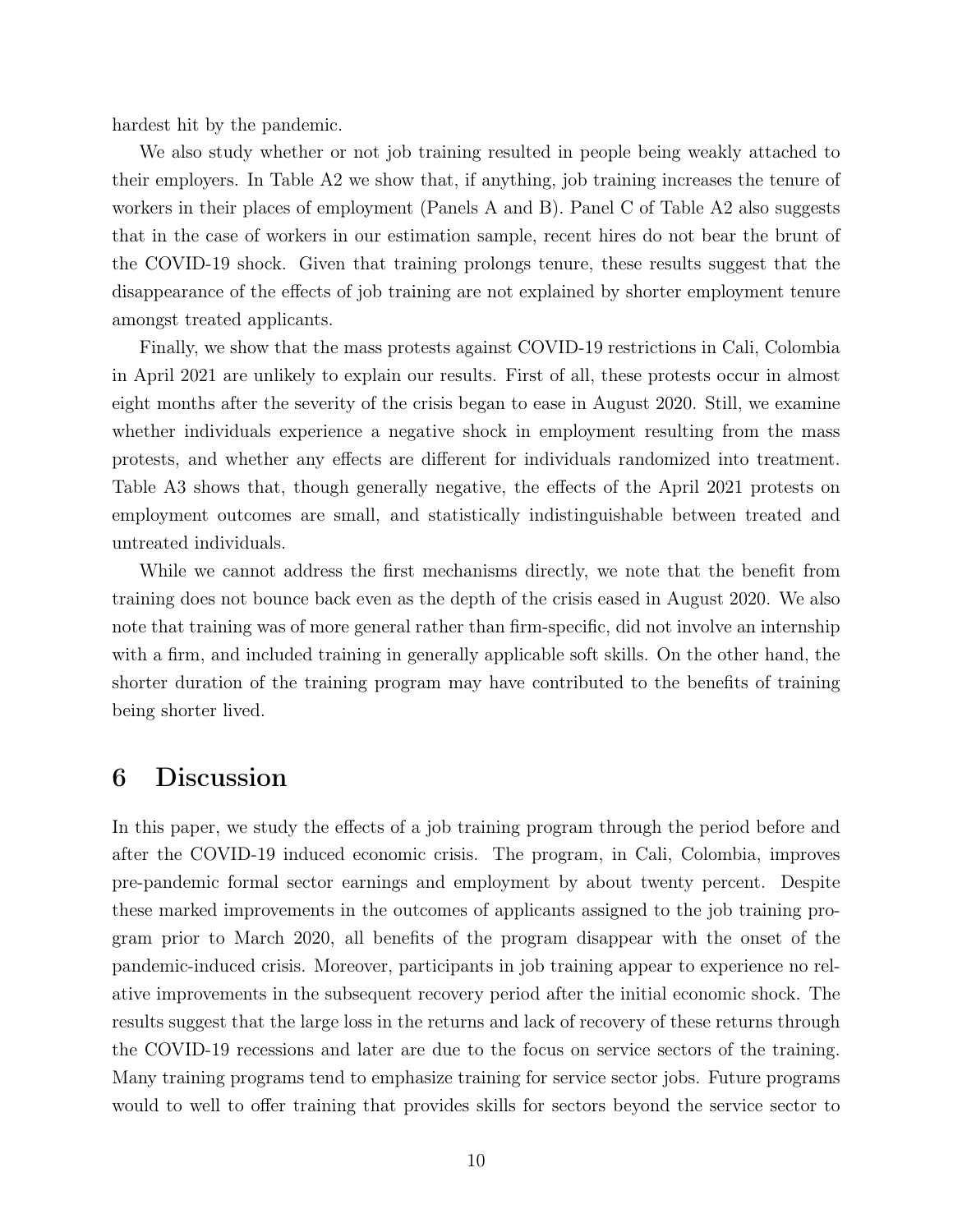avoid cyclical losses in the benefits of training.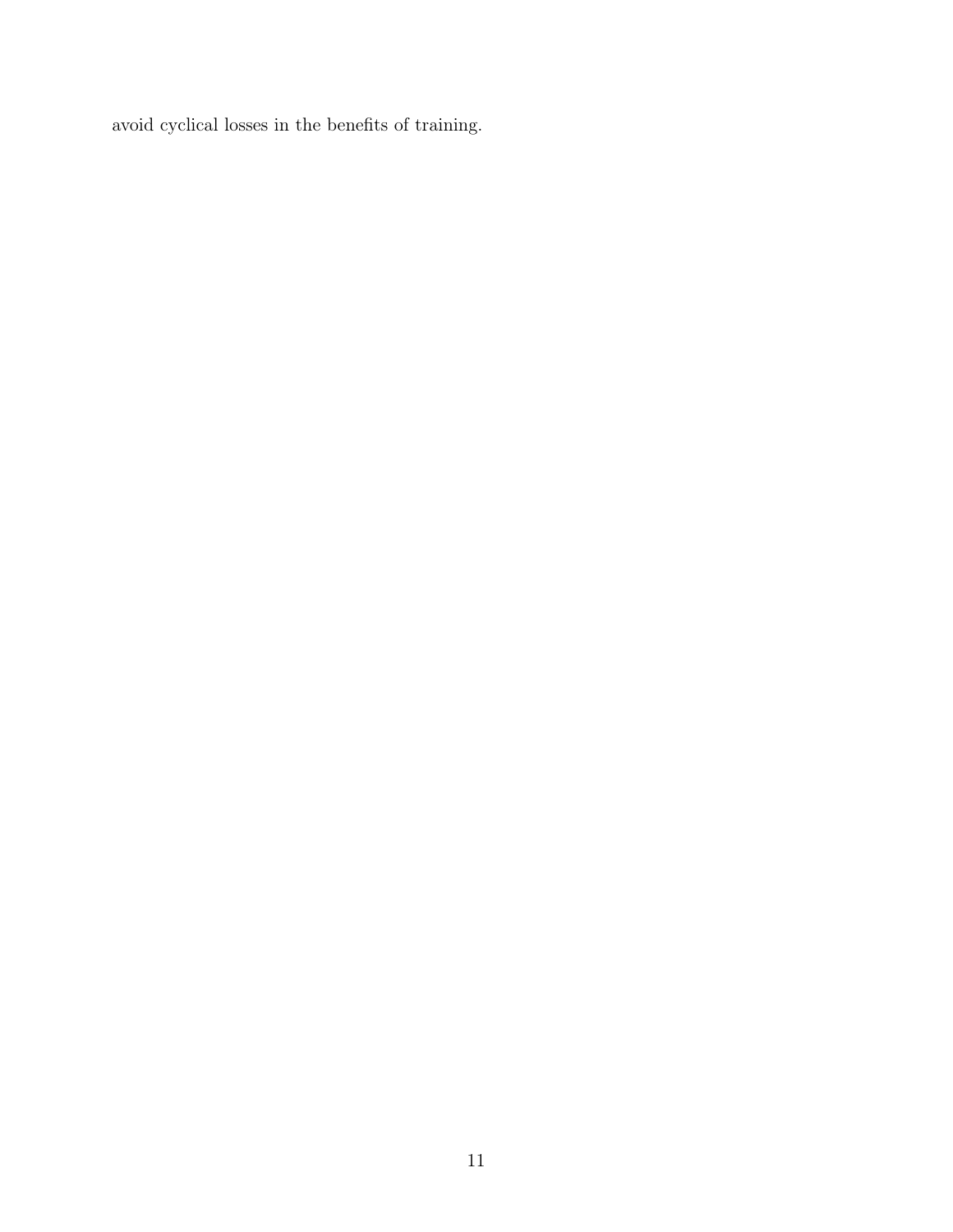

Figure 1: Descriptive trends for estimation sample

(c) Contributions

Notes: Figure 1 displays mean outcomes by treatment status. As shown in Figure 1(a), the gray vertical regions mark the baseline data collection and March 2020 – the first shock of the Covid-19 pandemic, and the red vertical lines indicate the beginning and end of the treatment periods.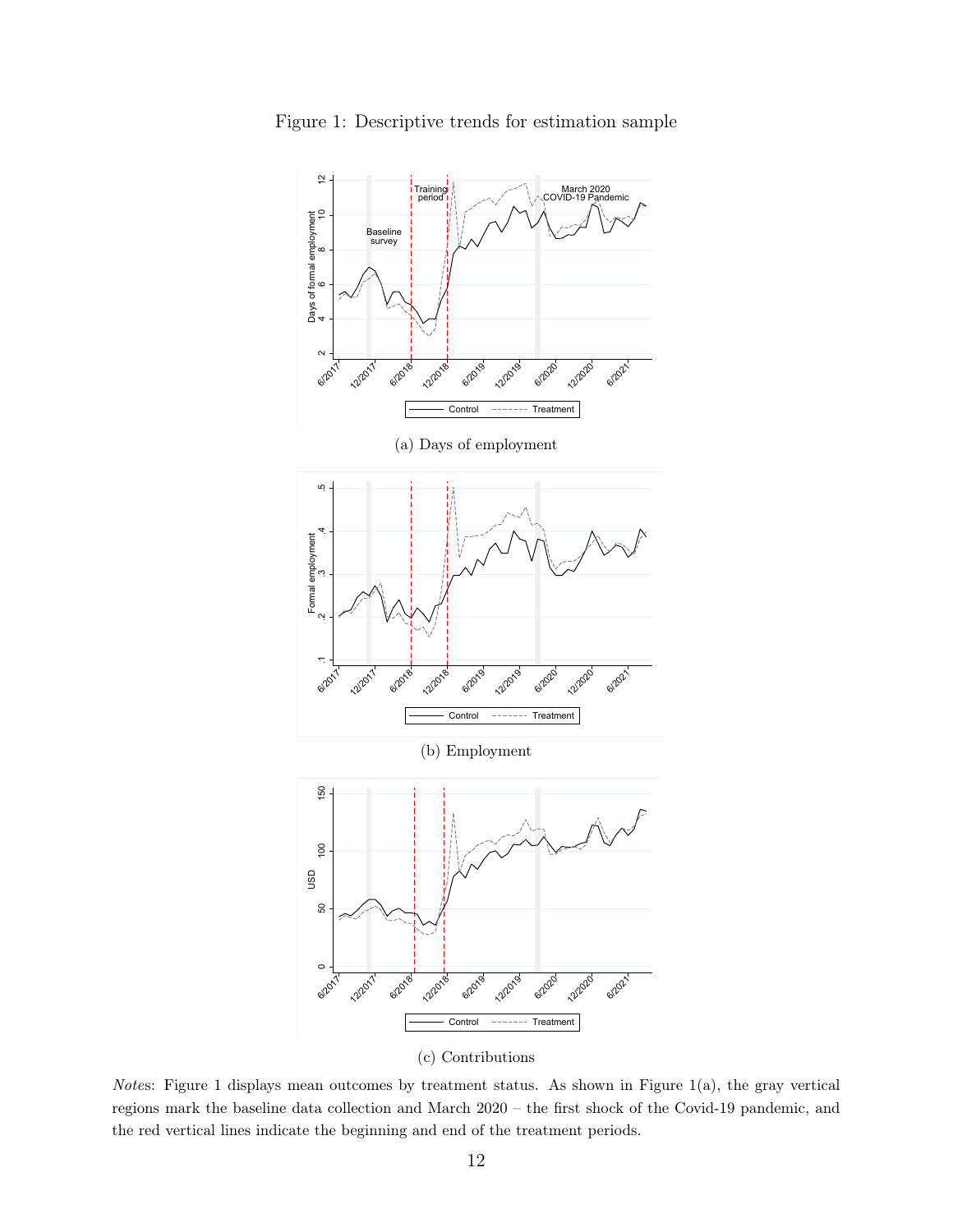Figure 2: Treatment-comparison differences in monthly outcomes



(c) Contributions

Notes: Figure 3 displays mean monthly differences between the treatment and comparison group. As shown in Figure 2(a), the gray vertical regions mark the baseline data collection and March 2020 – the first shock of the Covid-19 pandemic, and the red vertical lines indicate the beginning and end of the treatment periods.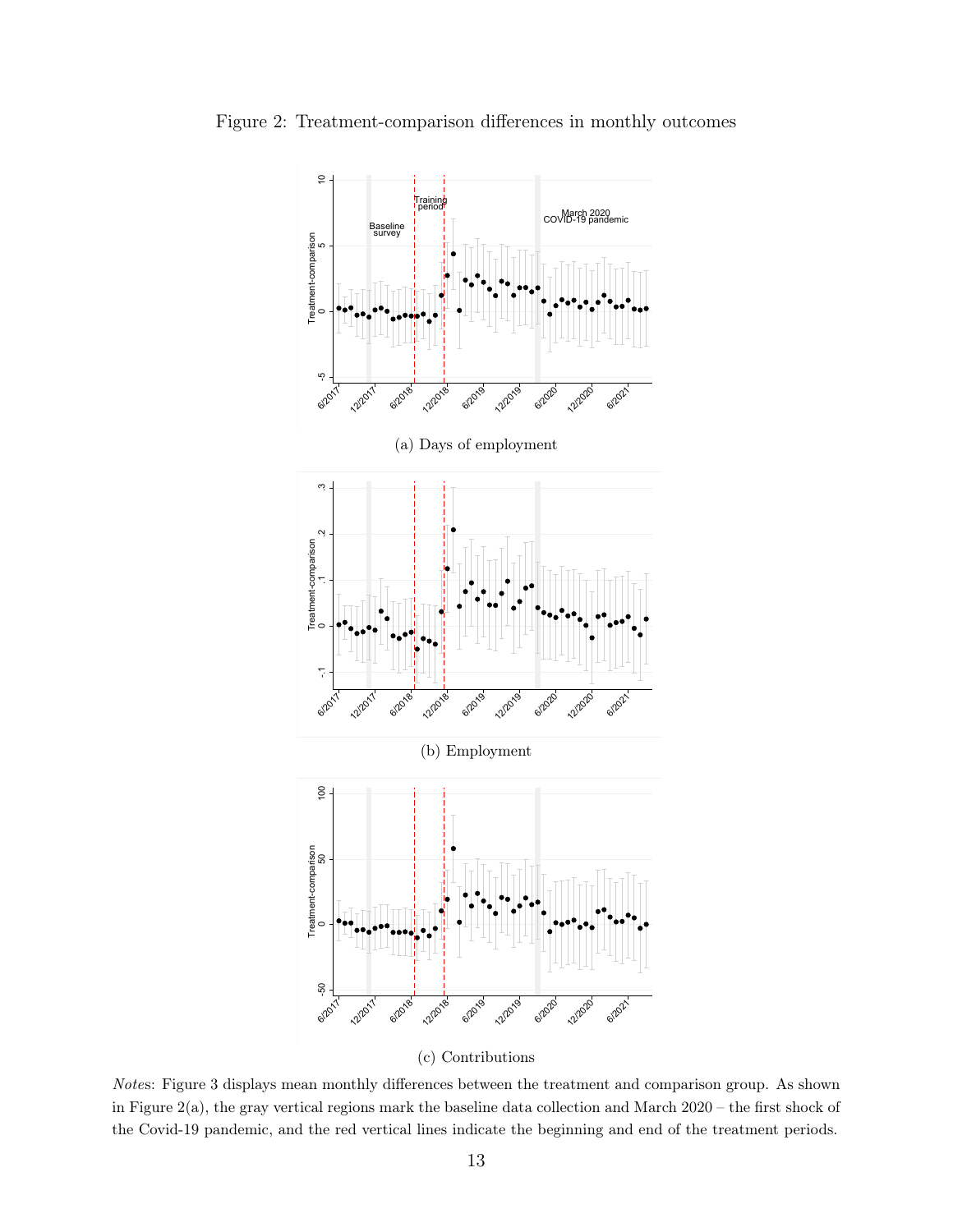|                                 |                        | Treatment-comparison   | Difference             |
|---------------------------------|------------------------|------------------------|------------------------|
|                                 |                        | difference             | without course FE      |
| Male                            | 0.34                   | $\overline{0.01}$      | $\overline{0.03}$      |
|                                 | (0.03)                 | (0.03)                 | (0.04)                 |
| Age                             | 26.21                  | $-0.23$                | $-0.25$                |
|                                 | (0.44)                 | (0.51)                 | (0.51)                 |
| Years of education              | 11.31                  | $-0.01$                | $-0.01$                |
|                                 | (0.11)                 | (0.13)                 | (0.14)                 |
| <b>Black</b>                    | 0.55                   | 0.01                   | $0.01\,$               |
|                                 | (0.03)                 | (0.04)                 | (0.04)                 |
| Mestizo                         | 0.17                   | $-0.01$                | $-0.01$                |
|                                 | (0.03)                 | (0.03)                 | (0.03)                 |
| Indigenous                      | 0.03                   | $-0.00$                | $-0.00$                |
|                                 | (0.01)                 | (0.01)                 | (0.01)                 |
| Disability                      | 0.02                   | $-0.01$                | $-0.01$                |
|                                 | (0.01)                 | (0.01)                 | (0.01)                 |
| Primary education               | 0.99                   | $-0.01$                | $-0.01$                |
|                                 | (0.01)                 | (0.01)                 | (0.01)                 |
| Secondary education             | 0.94                   | $-0.02$                | $-0.02$                |
|                                 | (0.02)                 | (0.02)                 | (0.02)                 |
| Technical higher education      | $0.29\,$               | 0.02                   | $\rm 0.02$             |
|                                 | (0.03)                 | (0.04)                 | (0.04)                 |
| Professional higher education   | $0.02\,$               | 0.00                   | $0.01\,$               |
|                                 | (0.01)                 | (0.01)                 | (0.01)                 |
| Enrolled in school              | 0.07                   | $-0.01$                | $-0.01$                |
|                                 | (0.02)                 | (0.02)                 | (0.02)                 |
| Using Public Employment Service | 0.37                   | $-0.03$                | $-0.04$                |
|                                 | (0.03)                 | (0.04)                 | (0.04)                 |
| Household size                  | 4.45                   | 0.11                   | 0.10                   |
|                                 | (0.13)                 | (0.15)                 | (0.15)                 |
| HH income per day (USD)         | 19.23                  | $2.57\,$               | 2.84                   |
|                                 | (4.25)                 | (5.64)                 | (5.65)                 |
| HH with electricity             | $1.00\,$               | $-0.01$                | $-0.01$                |
|                                 | (0.00)                 | (0.01)                 | (0.01)                 |
| HH with water                   | 0.99                   | 0.00                   | 0.00                   |
|                                 | (0.01)                 | (0.01)                 | (0.01)                 |
| HH with sanitation              | 0.98                   | $-0.00$                | $-0.00$                |
|                                 | (0.01)                 | (0.01)                 | (0.01)                 |
| Joint significance              |                        | $F\text{-test} = 0.75$ | $F\text{-test} = 0.59$ |
|                                 |                        | $p$ -val = 0.7549      | $p$ -val = 0.91        |
| Course/Stratification FE        | $\overline{\text{No}}$ | Yes                    | No                     |
| Observations                    | 212                    | 663                    | 663                    |

Table 1: Covariate balance check

Notes: The table reports the control mean and differences between treatment and control groups, along with standard errors. All comparisons between treatment and control groups are within stratification group. Significance levels (\* = 0.10, \*\*= 0.05, \*\*\* = 0.01).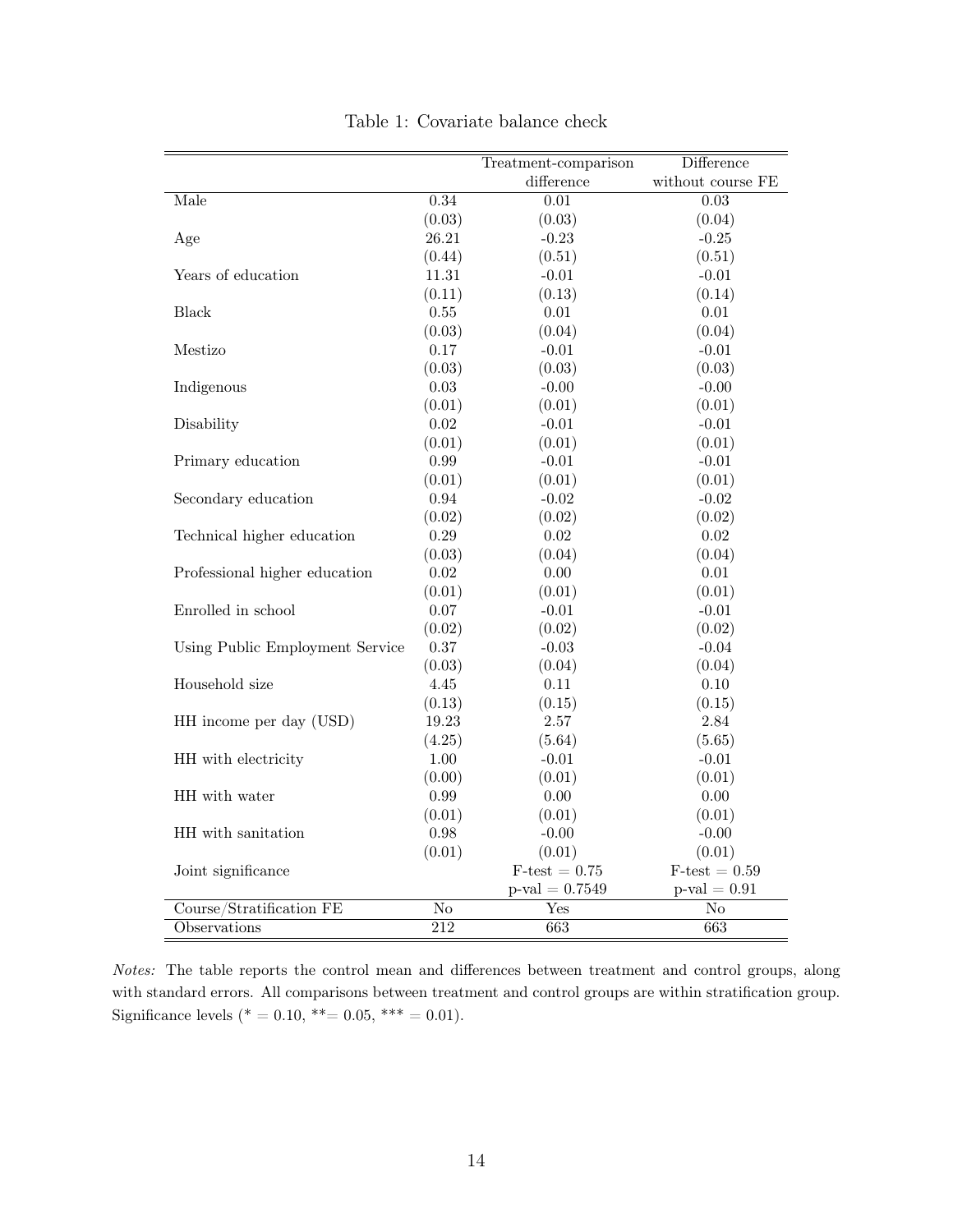|              |                                                   | Days of formal Months of formal                    | Monthly SS    |  |  |
|--------------|---------------------------------------------------|----------------------------------------------------|---------------|--|--|
|              | employment                                        | employment                                         | contributions |  |  |
|              |                                                   | Panel A: Effects of job training before March 2020 |               |  |  |
| Treated      | $1.77$ **                                         | $0.08$ ***                                         | $15.81*$      |  |  |
|              |                                                   |                                                    |               |  |  |
|              | (0.85)                                            | (0.03)                                             | (9.12)        |  |  |
|              | Panel B: Effects of job training after March 2020 |                                                    |               |  |  |
| Treated      | 0.28                                              | 0.01                                               | $-0.21$       |  |  |
|              | (0.96)                                            | (0.03)                                             | (12.13)       |  |  |
|              |                                                   |                                                    |               |  |  |
|              | Panel C: COVID-19 induced economic shock          |                                                    |               |  |  |
| Untreated    | $-1.06$                                           | $-0.07$ **                                         | $-7.52$       |  |  |
|              | (0.87)                                            | (0.03)                                             | (10.04)       |  |  |
| Treated      | $-2.04$ ***                                       | $-0.10$ ***                                        | $-21.40$ ***  |  |  |
|              | (0.53)                                            | (0.02)                                             | (5.56)        |  |  |
| Difference   | $-0.98$                                           | $-0.03$                                            | $-13.87$      |  |  |
|              | (1.01)                                            | (0.03)                                             | (11.47)       |  |  |
|              |                                                   | Panel D: Recovery from COVID-19 shock              |               |  |  |
| Untreated    | 0.07                                              | 0.00                                               | $1.67*$       |  |  |
|              |                                                   |                                                    |               |  |  |
|              | (0.07)                                            | (0.00)                                             | (0.89)        |  |  |
| Treated      | 0.04                                              | 0.00                                               | $1.60$ ***    |  |  |
|              | (0.04)                                            | (0.00)                                             | (0.56)        |  |  |
| Difference   | $-0.03$                                           | $-0.00$                                            | $-0.07$       |  |  |
|              | (0.08)                                            | (0.00)                                             | (1.05)        |  |  |
|              |                                                   |                                                    |               |  |  |
| Observations | 663                                               | 663                                                | 663           |  |  |

Table 2: Main results

Notes: The same individuals are followed through all three periods we study: job training, the COVID-19 induced economic shock, and the recovery period after COVID-19. The estimates in Panel A are based on data from the months between June 2017 and March 2020; those in Panel B are based on data from the 12 months prior to March 2020 as well as the four first months of COVID-19 induced job loss; the estimates in Panel C span the periods in Panels A and B; the estimates in Panel D are based on data after March 2020. Significance levels (\* = 0.10, \*\*= 0.05, \*\*\* = 0.01).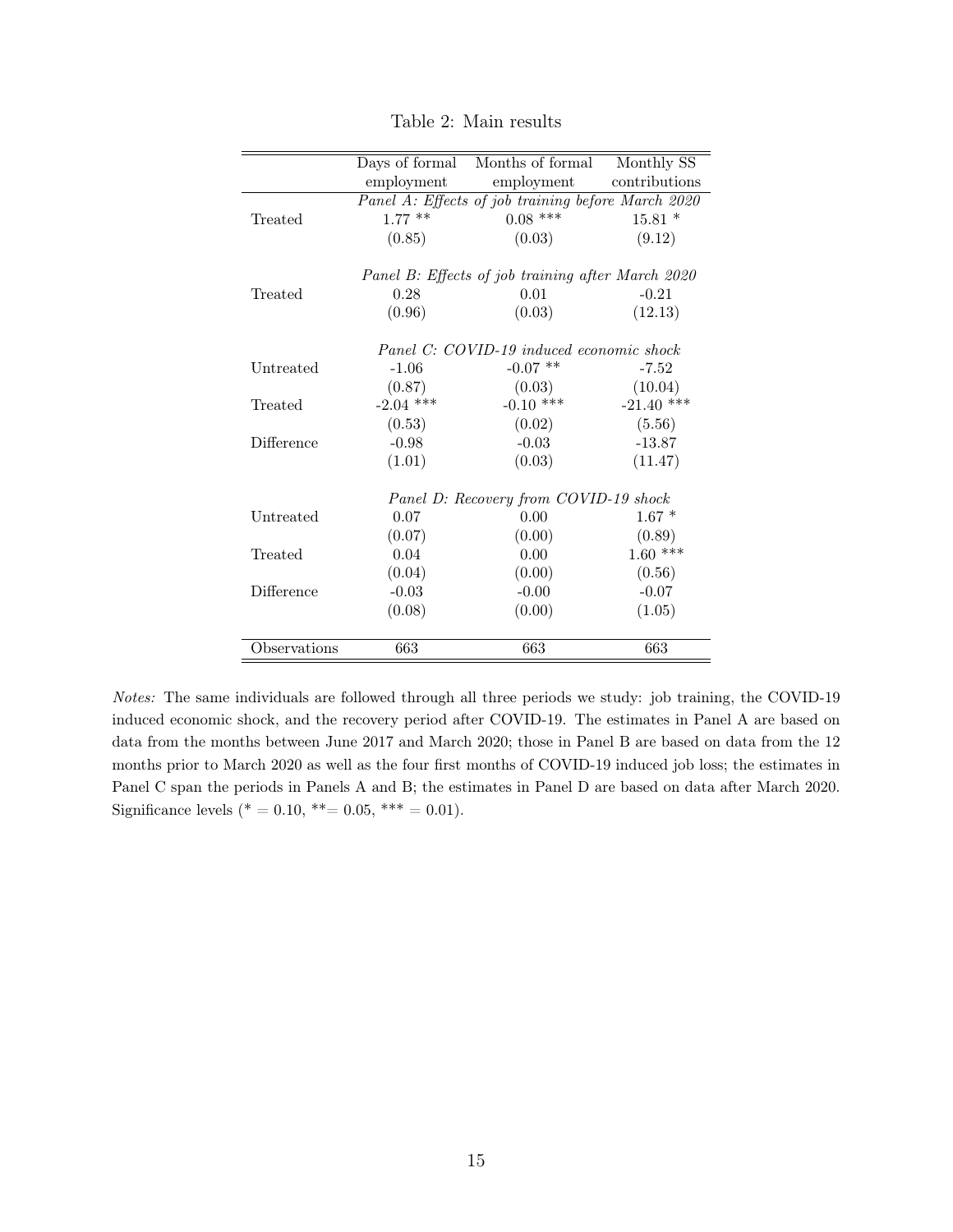|                             | Control mean                            | Treatment effect                         | $(\mathrm{s.e})$ |
|-----------------------------|-----------------------------------------|------------------------------------------|------------------|
|                             |                                         | Panel A: Main results, Before March 2020 |                  |
| Days of employment          | 8.89                                    | $1.77**$                                 | (0.85)           |
| Employment                  | 0.34                                    | $0.08***$                                | (0.03)           |
| Contributions               | 91.95                                   | $15.81*$                                 | (9.12)           |
|                             | Panel B: Industry, Before March 2020    |                                          |                  |
| Sales or commerce           | 0.02                                    | $0.06***$                                | (0.01)           |
| Construction                | 0.01                                    | $-0.00$                                  | (0.01)           |
| Hospitality                 | 0.02                                    | $-0.00$                                  | (0.01)           |
| Manufacturing               | 0.03                                    | 0.01                                     | (0.01)           |
| Transportation              | 0.00                                    | $-0.00$                                  | (0.00)           |
| Administrative and security | 0.08                                    | 0.02                                     | (0.02)           |
|                             | Panel C: Main results, After March 2020 |                                          |                  |
| Days of employment          | 9.55                                    | 0.28                                     | (0.96)           |
| Employment                  | 0.35                                    | 0.01                                     | (0.03)           |
| Contributions               | 113.31                                  | $-0.21$                                  | (12.13)          |
|                             | Panel D: Industry, After March 2020     |                                          |                  |
| Sales or commerce           | 0.01                                    | $0.03***$                                | (0.01)           |
| Construction                | 0.01                                    | 0.00                                     | (0.00)           |
| Hospitality                 | 0.02                                    | $-0.00$                                  | (0.01)           |
| Manufacturing               | 0.03                                    | 0.00                                     | (0.01)           |
| Transportation              | 0.01                                    | $-0.01$                                  | (0.00)           |
| Administrative and security | 0.07                                    | 0.02                                     | (0.02)           |
| Observations                | 212                                     | 663                                      | 663              |

Table 3: Effects of job training on employment and industry before and after COVID-19

Notes: This table uses our administrative data to study the effects of job training on labor market outcomes and industry of employment. Panel A reports the same results as those in Panel A of Table 2; Panel C reports the same results as those in Panel B of Table 2. The results reported in Panels B and D use the same specification to estimate the effects of job training on industry before and after the COVID-19 shock  $(* = 0.10, ** = 0.05, ** = 0.01).$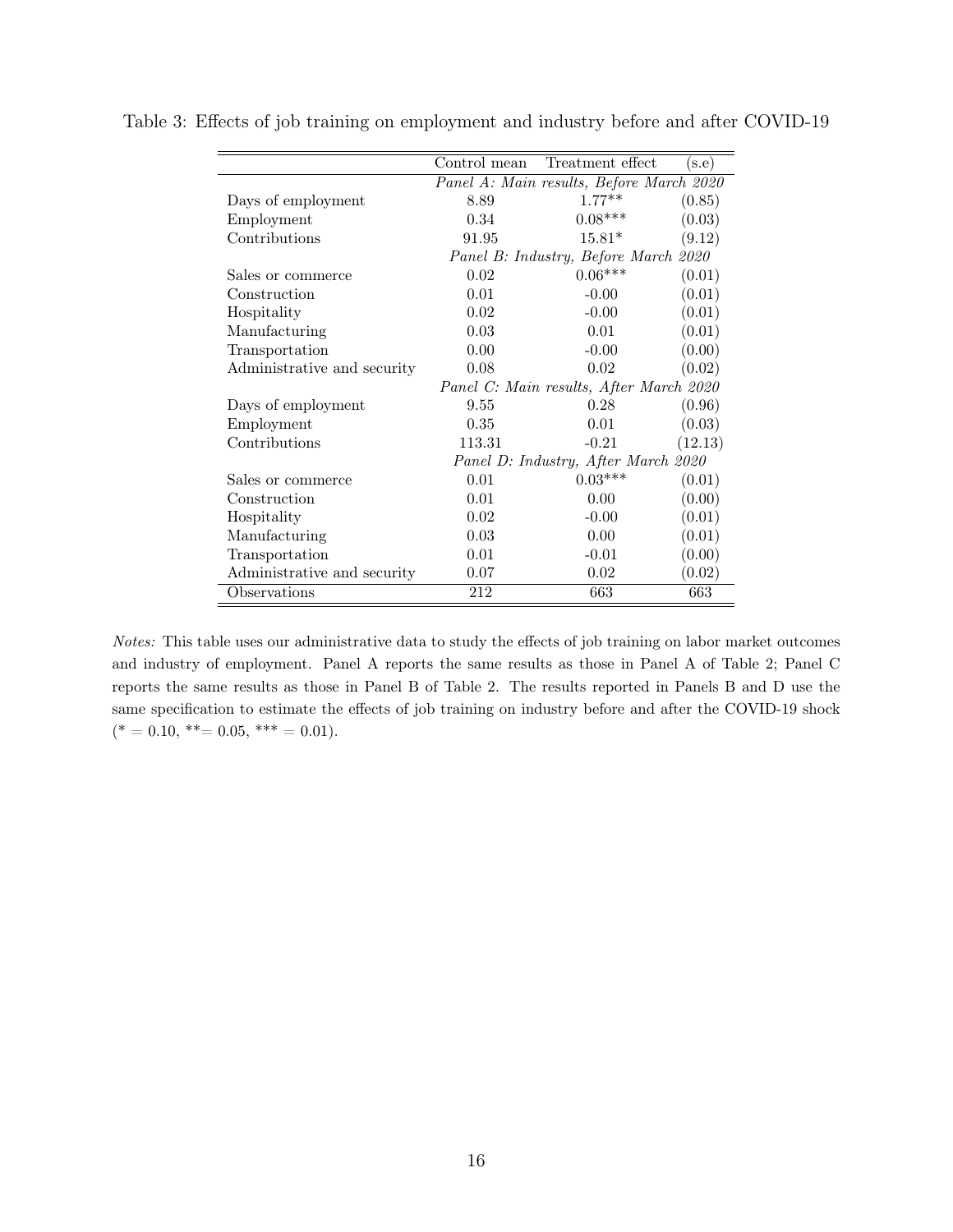# References

Acemoglu, Daron and Autor, David. 2011. "Skills, Tasks and Technologies: Implications for Employment and Earnings," in Handbook of Labor Economics, Volume 4, pp. 1043-1171. Elsevier.

Alfonsi, L., Bandiera, O., Bassi, V., Burgess, R., Rasul, I., Sulaiman, M. and Vitali, A. 2020. "Tackling youth unemployment: Evidence from a labor market experiment in Uganda," Econometrica, 88(6), pp.2369-2414.

Attanasio, O., Kugler, A. and Meghir, C. 2011. "Subsidizing vocational training for disadvantaged youth in Colombia: Evidence from a randomized trial," American Economic Journal: Applied Economics, 3(3), pp.188-220.

Attanasio, O., Guarin, A., Medina, C. and Meghir, C., 2015. Long term impacts of vouchers for vocational training: experimental evidence for Colombia (No. w21390). National Bureau of Economic Research.

Barrera-Osorio, F., Kugler, A.D. and Silliman, M.I. 2020. Hard and soft skills in vocational training: Experimental evidence from Colombia. NBER Working Paper No. 27548. Cambridge, MA. National Bureau of Economic Research.

Beuermann, D.W., Bottan, N.L., Hoffmann, B., Jackson, C.K. and Cossio, D.A.V. 2021. Does Education Prevent Job Loss During Downturns? Evidence from Exogenous School Assignments and COVID-19 in Barbados. NBER Working Paper No. 29231. Cambridge, MA. National Bureau of Economic Research.

Buhai, I.S., Portela, M.A., Teulings, C.N. and Van Vuuren, A. 2014. "Returns to tenure or seniority?," Econometrica, 82(2), pp.705-730.

Card, D., Ibarraran, P., Regalia, F., Rosas-Shady, D. and Soares, Y., 2011. The labor market impacts of youth training in the Dominican Republic. Journal of Labor Economics, 29(2), pp.267-300.

Chakravarty, S., Lundberg, M., Nikolov, P. and Zenker, J. 2019. "Vocational training programs and youth labor market outcomes: Evidence from Nepal," Journal of Development Economics, 136, pp.71-110.

Departamento Administrativo Nacional de Estadistica - DANE, 2021a. Precios corrientes grandes ramas de actividades economicas.

Departamento Administrativo Nacional de Estadistica - DANE, 2021b. Mercado Laboral. Cali A.M. Noviembre-2020-enero 2021.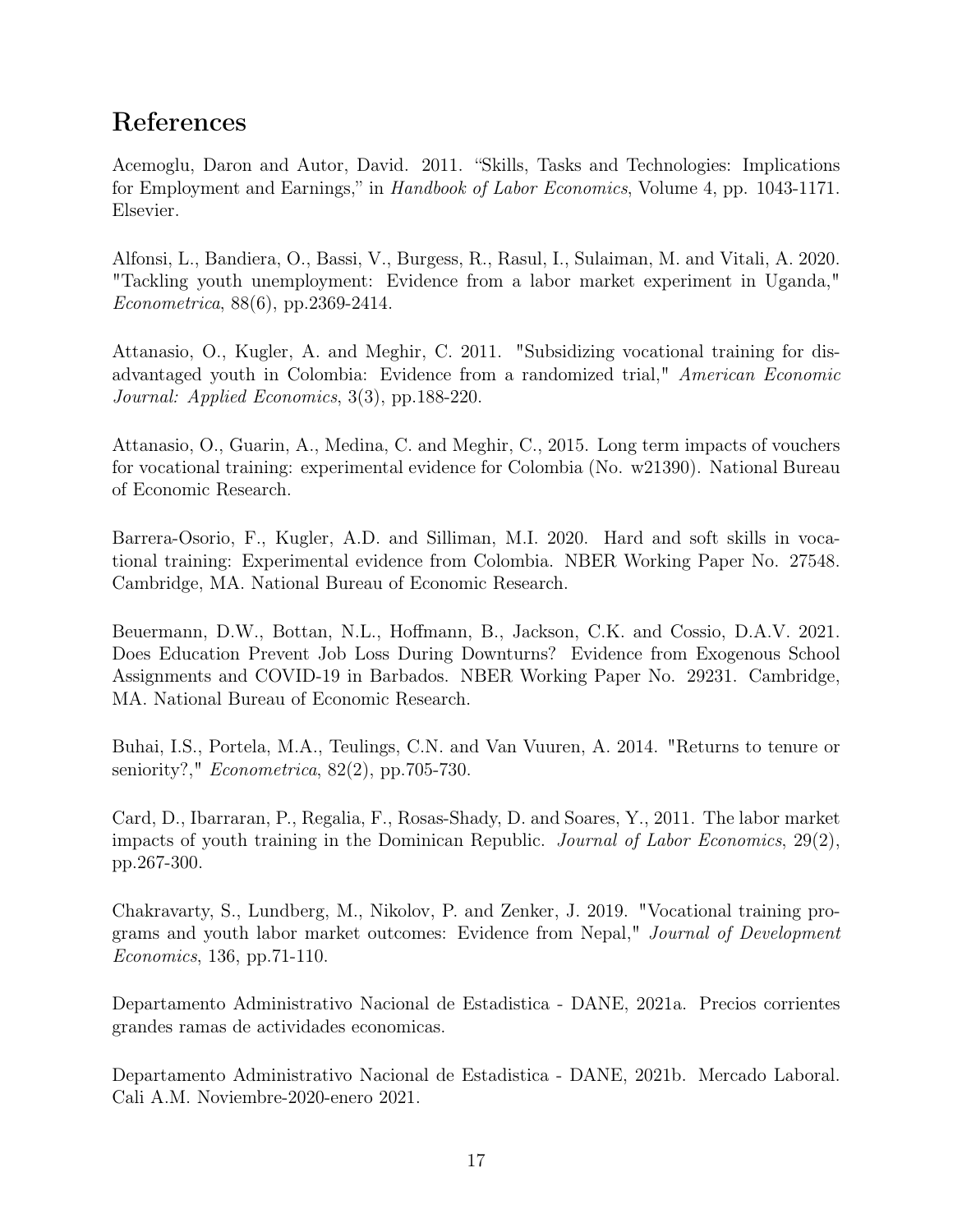Deming, D.J. and Noray, K. 2020. "Earnings dynamics, changing job skills, and STEM careers," The Quarterly Journal of Economics, 135(4), pp.1965-2005.

Farber, H.S. 2011. Job loss in the Great Recession: Historical perspective from the displaced workers survey, 1984-2010. NBER Working Paper No. 17040. National Bureau of Economic Research.

Farber, H.S. 2015. Job loss in the Great Recession and its aftermath: US evidence from the displaced workers survey. NBER Working Paper No. 21216. National Bureau of Economic Research.

Field, E.M., Linden, L.L., Malamud, O., Rubenson, D. and Wang, S.Y. 2019. Does vocational education work? Evidence from a randomized experiment in Mongolia. NBER Working Paper No. 26092. National Bureau of Economic Research.

Hanushek, E.A., Schwerdt, G., Woessmann, L. and Zhang, L. 2017. "General education, vocational education, and labor-market outcomes over the lifecycle," Journal of Human Resources, 52(1), pp.48-87.

Hicks, J.H., Kremer, M., Mbiti, I. and Miguel, E., 2013. Vocational education in Kenya: Evidence from a randomized evaluation among youth. Nashville, TN: Vanderbilt University.

Hirshleifer, S., McKenzie, D., Almeida, R. and RidaoâCano, C., 2016. The impact of vocational training for the unemployed: experimental evidence from Turkey. The Economic Journal, 126(597), pp.2115-2146.

Kahn, L.B., 2010. The long-term labor market consequences of graduating from college in a bad economy. Labour economics, 17(2), pp.303-316.

Kauhanen, A. and Riukula, K. 2019. The Costs of Job Loss and Task Usage. ETLA Working Paper No. 73. Helsinki, Finland. Etla Research.

Kugler, A., Kugler, M., Saavedra, J.E. and Herrera-Prada, L.O., 2022. Long-Term Educational Consequences of Vocational Training in Colombia Impacts on Young Trainees and Their Relatives. Journal of Human Resources, 57(1), pp.178-216.

Moehring, K., Weiland, A., Reifenscheid, M., Naumann, E., Wenz, A., Rettig, T., Krieger, U., Fikel, M., Cornesse, C. and Blom, A.G. 2021. Inequality in employment trajectories and their socio-economic consequences during the early phase of the COVID-19 pandemic in Germany.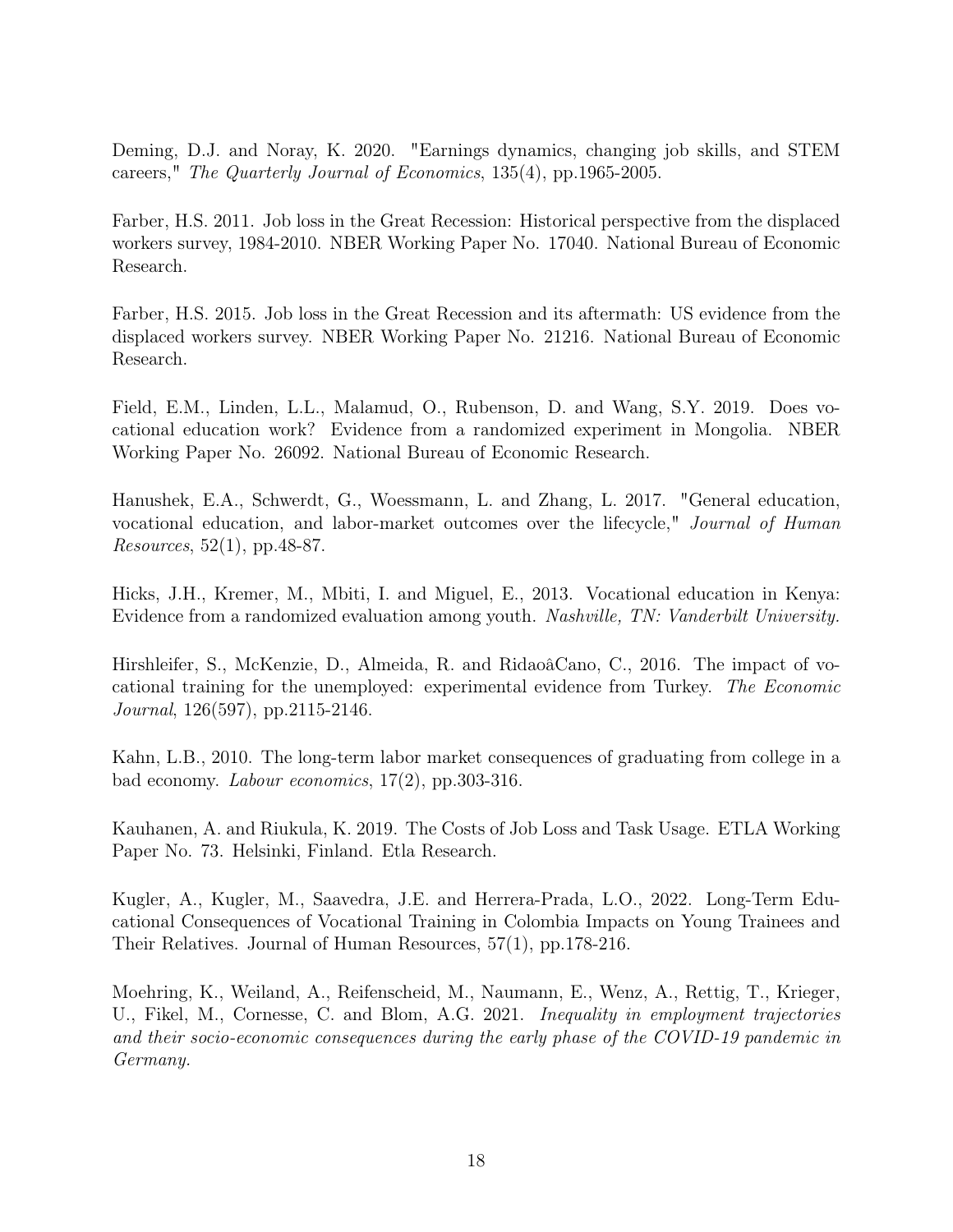Montenovo, L., Jiang, X., Rojas, F.L., Schmutte, I.M., Simon, K.I., Weinberg, B.A. and Wing, C., 2020. Determinants of disparities in COVID-19 job losses. NBER Working Paper No. 27132. National Bureau of Economic Research.

Oreopoulos, P., Von Wachter, T. and Heisz, A., 2012. The short-and long-term career effects of graduating in a recession.American Economic Journal: Applied Economics, 4(1), pp.1-29.

Osman, A. and Speer, J.D., 2022. Are Soft Skills Enough? Experimental Evidence on Skill Complementary for College Graduates. Unpublished manuscript.

Silliman, M. and Virtanen, H. 2021. Labor market returns to vocational secondary education. American Economic Journal: Applied Economics, 14(1): pp.197-224.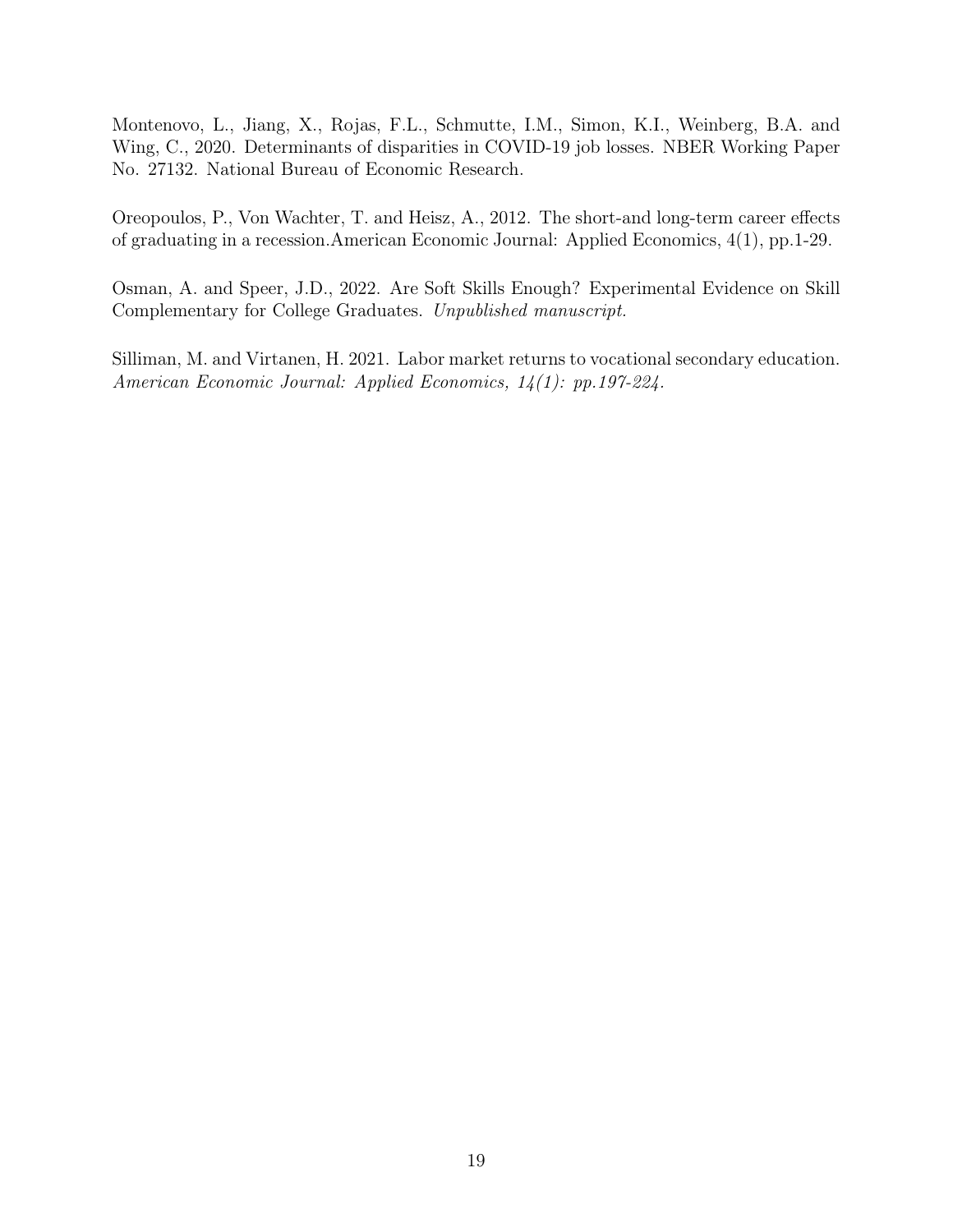# Appendix



Figure A.1: Unemployment rate, Cali

Notes: This Figure, from the Colombian National Statistical System (DANE, 2021b), reports the threemonth moving average of the monthly unemployment rate in Cali for the years 2017-2021.

|                        | Control mean                | Treatment effect | $(\mathrm{s.e})$ |
|------------------------|-----------------------------|------------------|------------------|
|                        | Panel A: Type of employment |                  |                  |
| Domestic labor         | 0.02                        | $-0.01$          | (0.01)           |
| Formal sector          | 0.17                        | $0.12***$        | (0.04)           |
| Informal sector        | 0.11                        | $-0.01$          | (0.03)           |
| Independent contractor | 0.09                        | $-0.03$          | (0.02)           |
|                        | Panel B: Industry           |                  |                  |
| Sales or commerce      | 0.07                        | $0.07**$         | (0.03)           |
| Construction           | 0.04                        | 0.01             | (0.02)           |
| Hospitality            | 0.07                        | $-0.02$          | (0.02)           |
| Manufacturing          | 0.06                        | $-0.02$          | (0.02)           |
| Transportation         | 0.01                        | 0.01             | (0.01)           |
|                        | Panel C: Firm size          |                  |                  |
| Medium to large firm   | 0.16                        | $0.06*$          | (0.03)           |
| Small firm             | 0.25                        | 0.02             | (0.04)           |
| Observations           | 212                         | 663              | 663              |

Table A.1: Effects of job training on employment characteristics

Notes: This table uses survey data collected in February 2019, after the end of the job training program. The first column reports the mean for the control group, the second column reports the effects of job training from a regression including course fixed effects. All individuals whose response is missing are coded as zeros  $(* = 0.10, ** = 0.05, ** = 0.01).$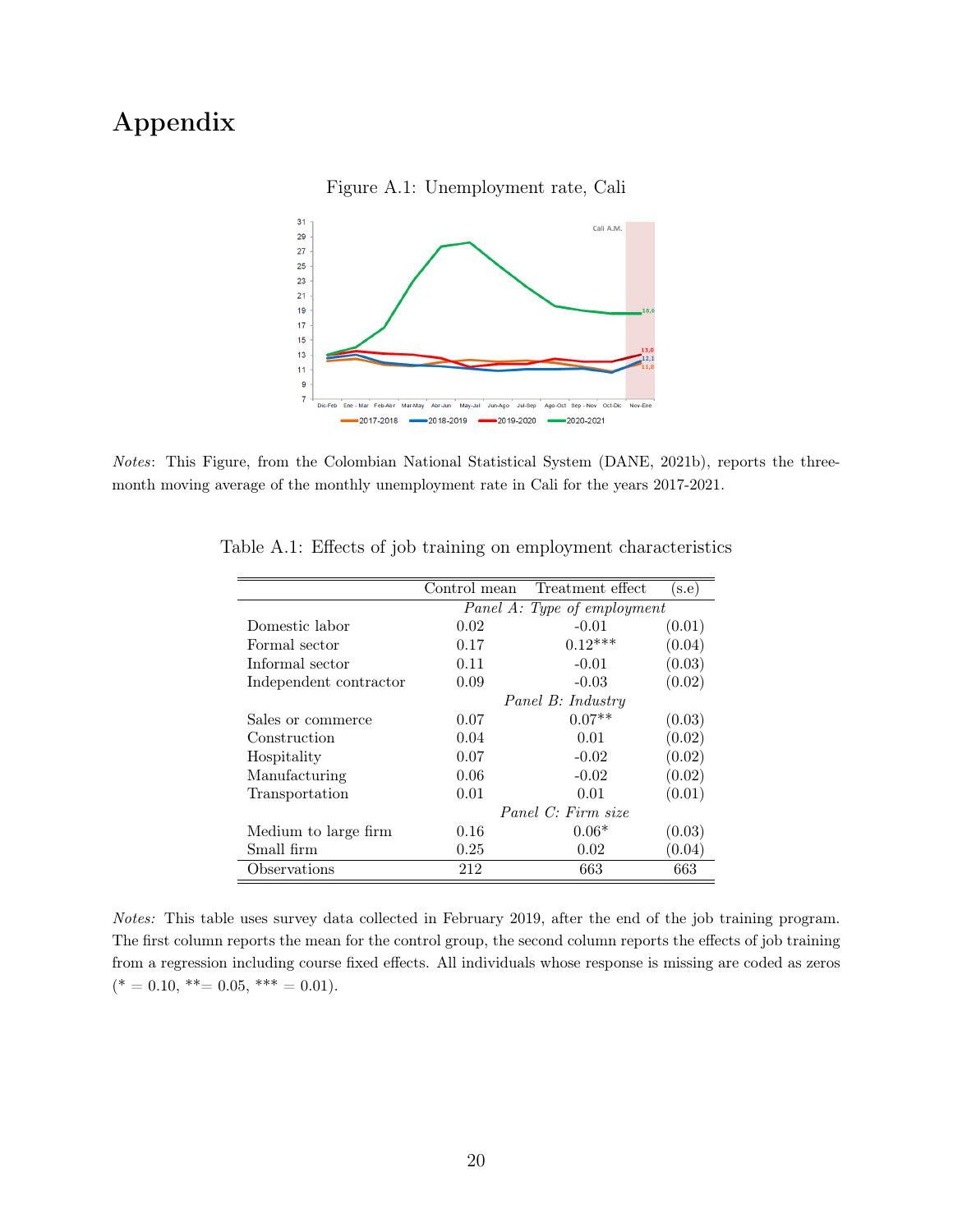| Panel A: Effects of job training on job tenure                              |                |                                                                           |      |
|-----------------------------------------------------------------------------|----------------|---------------------------------------------------------------------------|------|
|                                                                             | Control mean   | Effect of training                                                        | Obs. |
| Job tenure prior to COVID (months)                                          | 1.56           | $0.57*$                                                                   | 663  |
|                                                                             | (0.27)         | (0.32)                                                                    |      |
| Recent hire (tenure less than 4 months)                                     | 0.83           | $-0.04$                                                                   | 663  |
|                                                                             | (0.03)         | (0.03)                                                                    |      |
|                                                                             |                | Panel B: Effects of job training on job tenure, conditional on employment |      |
|                                                                             | Control mean   | Effect of training                                                        | Obs. |
| Job tenure prior to COVID (months)                                          | 4.01           | 0.51                                                                      | 286  |
|                                                                             | (0.53)         | (0.62)                                                                    |      |
| Recent hire (tenure less than 4 months)                                     | 0.57           | $-0.01$                                                                   | 286  |
|                                                                             | (0.06)         | (0.07)                                                                    |      |
| Panel C: Effects of COVID-19 shock by job tenure, conditional on employment |                |                                                                           |      |
|                                                                             | COVID-19 shock | COVID-19 shock for recent hires                                           | Obs. |
| Days of employment                                                          | $-9.61***$     | $-6.82***$                                                                | 286  |
|                                                                             | (1.27)         | (0.90)                                                                    |      |
| Employment                                                                  | $-0.36***$     | $-0.30***$                                                                | 286  |
|                                                                             | (0.04)         | (0.03)                                                                    |      |
| Contributions                                                               | $-98.35***$    | $-71.66***$                                                               | 286  |
|                                                                             | (13.98)        | (9.75)                                                                    |      |

#### Table A.2: Training, job-tenure, and COVID-19 shocks

Notes: This table reports the relationships between job training and pre-COVID-19 job-tenure (Panels A and B) as well as the effects of COVID-19 on labor market outcomes by job tenure (Panel C). Panel A reports the effects of job training on job tenure (measured in months) as well as the likelihood of being a recent hire (tenure less than 4 months); this regression includes everyone in the estimation sample, with people without employment receiving zeros for their measure of job tenure and recency. Panel B reports these same effects, but restricts the sample to those who are employed – while this sample restriction makes it difficult to interpret the effects of training as causal, it allows us to gauge whether the effects in Panel A are driven by employment at the extensive margin. Panel C reports the effects of COVID-19 for people employed in the months prior to March 2020, split by whether or not they were a recent hire in their pre-pandemic place of employment (\* = 0.10, \*\*= 0.05, \*\*\* = 0.01).